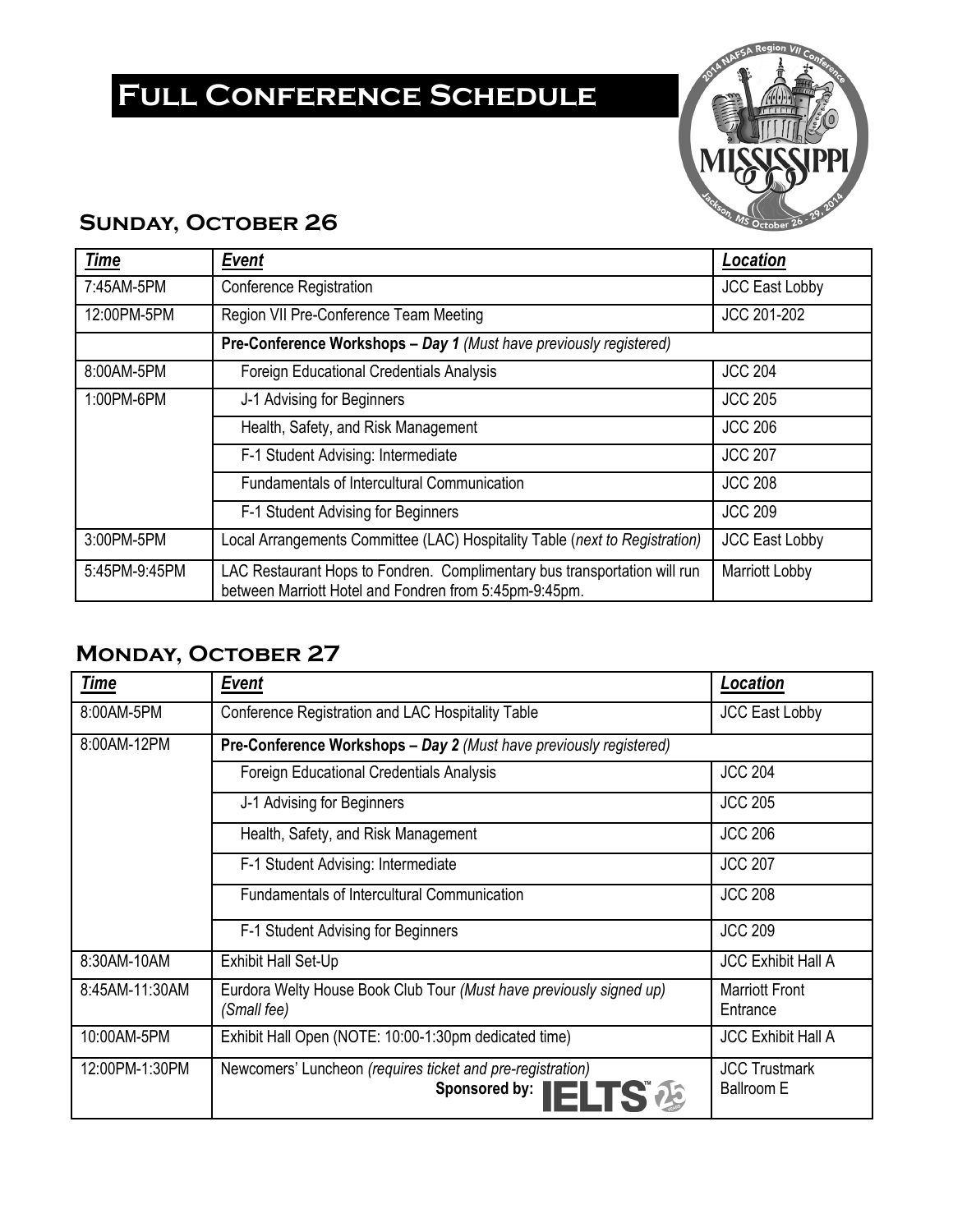## **Monday, October 27 (cont.)**

| <b>Time</b>   | <b>Event</b>                                                                                                                                                                 | <b>Location</b>                           |  |
|---------------|------------------------------------------------------------------------------------------------------------------------------------------------------------------------------|-------------------------------------------|--|
| 1:30PM-2:45PM | <b>Session Block I:</b>                                                                                                                                                      |                                           |  |
|               | Passport to Success: An Early Intervention Strategy for Minority Students in<br><b>Global Education</b>                                                                      | <b>JCC 204</b>                            |  |
|               | Empowerment, Collaboration, and Intentionality: Enhancing Existing<br>Programs and Creating New Programs                                                                     | <b>JCC 205</b>                            |  |
|               | Colleagues & Competitors: International Student Enrollment Trends at<br><b>SEC Universities</b>                                                                              | <b>JCC 206</b>                            |  |
|               | International Education 101                                                                                                                                                  | JCC 207-208                               |  |
|               | "The Optimist's Daughter" Book Club                                                                                                                                          | <b>JCC 209</b>                            |  |
|               | Do You Exist? Student and Scholar I-94 Issues                                                                                                                                | JCC 301-302                               |  |
|               | Are You a Paper Tiger? How To (REALLY) Handle Discipline and Mental<br>Health Issues on College Faculty-Led Short Term Study Abroad                                          | JCC 303-304                               |  |
|               | <b>KCISS/Regbud Resources</b>                                                                                                                                                | <b>JCC Trustmark</b><br><b>Ballroom D</b> |  |
| 2:45PM-3:15PM | <b>Exhibit Hall Grand Opening &amp; Refreshment Break</b>                                                                                                                    | <b>JCC Exhibit Hall A</b>                 |  |
| 2:45PM-4PM    | Poster Fair (See page 20 for a list of poster presentations.)                                                                                                                | <b>JCC East Lobby</b>                     |  |
| 3:15PM-4:30PM | <b>Session Block II:</b>                                                                                                                                                     |                                           |  |
|               | Creative Climate: Breaking the Ethnic Barriers                                                                                                                               | <b>JCC 204</b>                            |  |
|               | Striving for Success, Not Just Status: First Year Experience Programs for<br><b>International Students</b>                                                                   | <b>JCC 205</b>                            |  |
|               | Google+ and Hangouts: The Latest Technology in International Student<br>Recruiting                                                                                           | <b>JCC 206</b>                            |  |
|               | U.S. Regulatory Roundtable Discussion                                                                                                                                        | <b>JCC 207-208</b>                        |  |
|               | A Culture, a People, a Nation - Understanding of a Culture through Icons<br>and Symbols                                                                                      | <b>JCC 209</b>                            |  |
|               | The NAFSA Academy: Is it Right for You?                                                                                                                                      | <b>JCC 210</b>                            |  |
|               | The Midnight Phone Call: What to Do When Your Foreign Student is<br>Arrested: Impact on Student Visa Status & Beyond                                                         | JCC 301-302                               |  |
|               | G.I. Joe Studies Abroad                                                                                                                                                      | JCC 303-304                               |  |
| 4:30PM-4:45PM | <b>Transition Time</b>                                                                                                                                                       |                                           |  |
| 4:45PM-6PM    | <b>Session Block III:</b>                                                                                                                                                    |                                           |  |
|               | Scholars of Global Distinction: A Community College Program with<br><b>University Support</b>                                                                                | <b>JCC 204</b>                            |  |
|               | Using Inter-Cultural Simulations/Inter-Cultural Training to Improve<br>Campus-Wide Support for International Students and Scholars                                           | <b>JCC 205</b>                            |  |
|               | International Education and Vocational Discernment                                                                                                                           | <b>JCC 206</b>                            |  |
|               | <b>IEP Roundtable</b>                                                                                                                                                        | JCC 207-208                               |  |
|               | Understanding the Needs of Chinese Students and Applications for<br>Classrooms, Academic Adjustment, University Retention, and Developing<br>Successful Pre-Arrival Programs | <b>JCC 209</b>                            |  |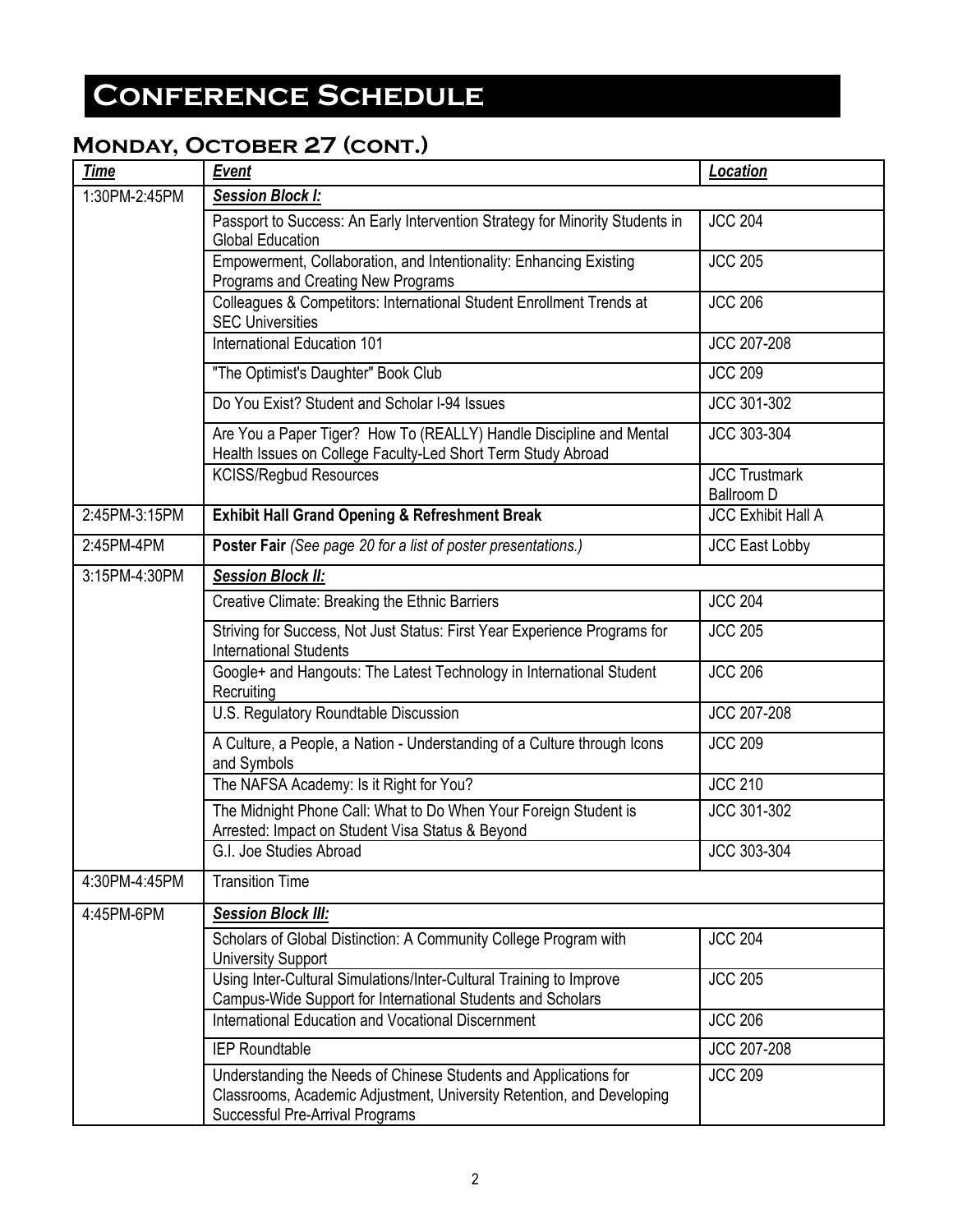# **Monday, October 27 (cont.)**

| <b>Time</b> | <b>Event</b>                                                              | Location              |
|-------------|---------------------------------------------------------------------------|-----------------------|
| 4:45PM-6PM  | <b>Session Block III continued:</b>                                       |                       |
|             | H Interruptus: Dealing with the Stop-Start World of H-1B's                | JCC 301-302           |
|             | Cracking the Code to Sending STEM Students Abroad                         | JCC 303-304           |
|             | "Living Undocumented" Film Screening and Conversation                     | <b>JCC Trustmark</b>  |
|             |                                                                           | <b>Ballroom D</b>     |
| 6:00PM-9PM  | LAC Restaurant Hops to Fondren. Complimentary bus transportation will run |                       |
|             | between Marriott Hotel and Fondren from 6:00pm-9:00pm.                    |                       |
| 6:00PM-9PM  | Member Interest Group Meet-Up - BMcPIE (Dinner on your own)               | <b>Marriott Lobby</b> |
| 8:30PM-11PM | <b>Opening Event-CASINO NIGHT</b>                                         | Marriott              |
|             | Sponsored by:                                                             | Windsor Ballroom -    |
|             | <b>SP</b> International                                                   | Second Floor          |
|             |                                                                           |                       |

## **Tuesday, October 28**

| <b>Time</b>     | <b>Event</b>                                                                                              | Location                                  |
|-----------------|-----------------------------------------------------------------------------------------------------------|-------------------------------------------|
| 7:00AM-8:15AM   | Member Interest Group Meet-Up - Christian, One Person/Small Office (OPO),<br>etc. (Breakfast on your own) | <b>Marriott Lobby</b>                     |
| 8:00AM-5PM      | Conference Registration and LAC Hospitality Table                                                         | <b>JCC East Lobby</b>                     |
| 8:00AM-5PM      | Exhibit Hall Open (closed during Plenary Luncheon)                                                        | <b>JCC Exhibit Hall A</b>                 |
| 8:30AM-9:45AM   | <b>Session Block IV:</b>                                                                                  |                                           |
|                 | Recipe for Infusing Cultural Learning into International Coffee Hour<br>Programming                       | <b>JCC 204</b>                            |
|                 | Establishing Your Institution's Optimal IELTS Requirements to Support Student<br><b>Success</b>           | <b>JCC 205</b>                            |
|                 | Student Leaders: Role Models for Campus                                                                   | <b>JCC 206</b>                            |
|                 | Two Year College Roundtable                                                                               | JCC 207-208                               |
|                 | Finding Your Place in NAFSA Leadership                                                                    | <b>JCC 209</b>                            |
|                 | Travel: There and Back, No Drama!                                                                         | JCC 301-302                               |
|                 | Tips and Toolkit for Managing the Risk and Planning for Success on Faculty-<br>Led Programming            | JCC 303-304                               |
|                 | U.S. Department of State: Exchange Visitor Program Updates                                                | <b>JCC Trustmark</b><br><b>Ballroom D</b> |
| 9:45AM-10:15AM  | Coffee, Cupcake, and Cookie Break<br>Sponsored by:<br>ea                                                  | <b>JCC Exhibit Hall A</b>                 |
| 10:15AM-11:30AM | <b>Session Block V:</b>                                                                                   |                                           |
|                 | Credit Recognition in Study Abroad - The View from Across the Pond                                        | <b>JCC 204</b>                            |
|                 | Removing the Roadblocks: Engaging Youth                                                                   | <b>JCC 205</b>                            |
|                 | <b>Education in Haiti</b>                                                                                 | <b>JCC 206</b>                            |
|                 | Immigration Law Update for Advisors                                                                       | JCC 207-208                               |
|                 | Adding 'International' into the Classroom                                                                 | <b>JCC 209</b>                            |
|                 | Supporting LGBTQ Students Before, During, and After an International<br>Experience                        | <b>JCC 210</b>                            |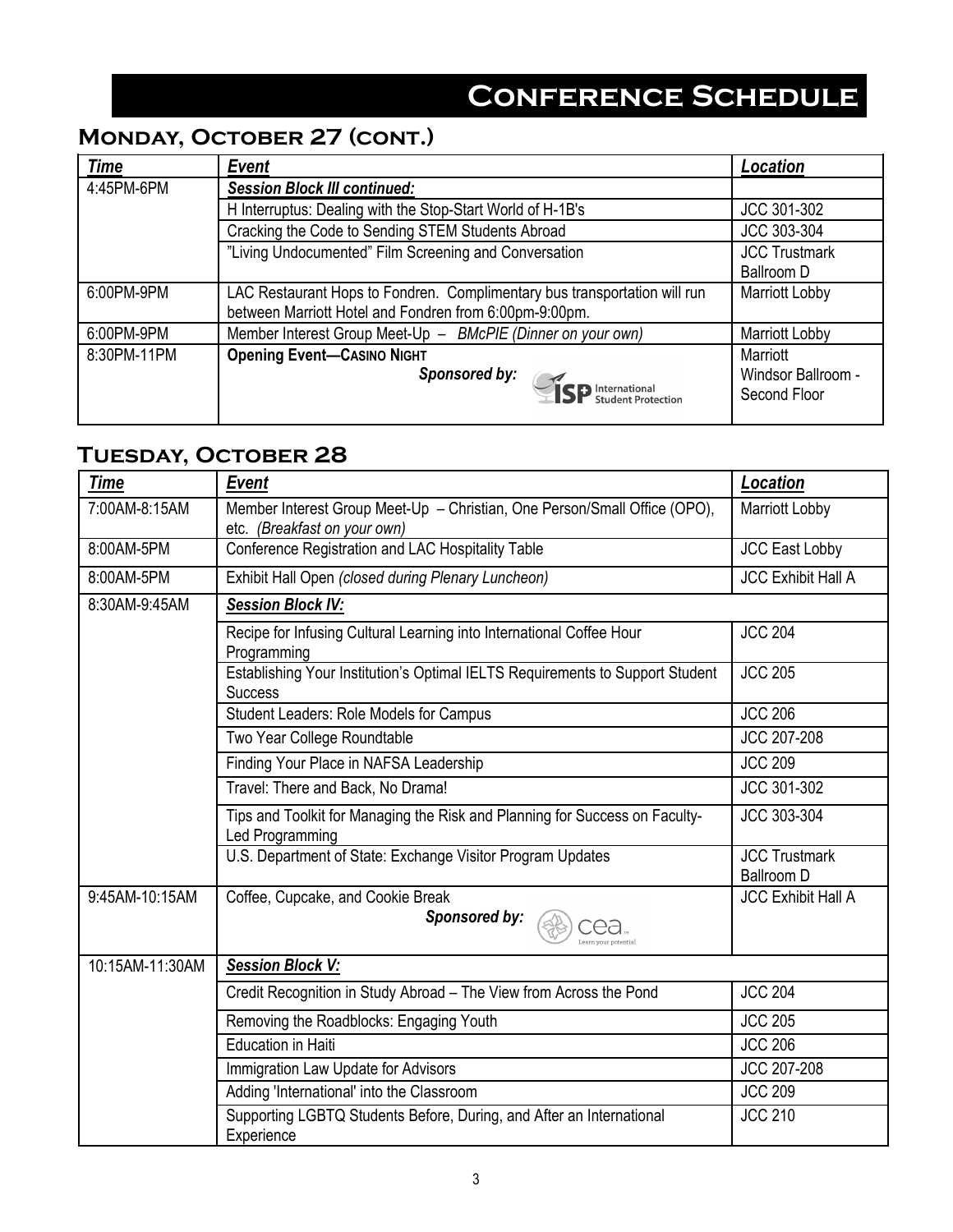## **Tuesday, October 28 (cont.)**

| <b>Time</b>     | <b>Event</b>                                                                                                                                                                                                                                                                                                                                                                                                                        | Location                                  |
|-----------------|-------------------------------------------------------------------------------------------------------------------------------------------------------------------------------------------------------------------------------------------------------------------------------------------------------------------------------------------------------------------------------------------------------------------------------------|-------------------------------------------|
| 10:15AM-11:30AM | <b>Session Block V continued:</b>                                                                                                                                                                                                                                                                                                                                                                                                   |                                           |
|                 | ISS Income Taxes: Issues Discussion From Views of Students, Administrators, &<br><b>Tax Laws</b>                                                                                                                                                                                                                                                                                                                                    | JCC 301-302                               |
|                 | Utilizing Wiki for Study Abroad                                                                                                                                                                                                                                                                                                                                                                                                     | JCC 303-304                               |
|                 | Student Exchange Visitor Program (SEVP) Updates                                                                                                                                                                                                                                                                                                                                                                                     | <b>JCC Trustmark</b><br><b>Ballroom D</b> |
| 11:30AM-1:30PM  | Plenary Luncheon Featuring MISSISSIPPI BAND OF CHOCTAW INDIANS (MBCI)<br>MBCI is the only federally-recognized American Indian tribe living within the state of Mis-<br>sissippi. Tribe members will give us an overview of their culture and perform traditional<br>dances with a chanter and striking sticks. They will also have arts and crafts available for<br>purchase.<br>T.W. LORD &<br>Sponsored by:<br><b>ASSOCIATES</b> | <b>JCC Trustmark</b><br>Ballroom A-C      |
| 1:30PM-1:45PM   | <b>Break / Transition Time</b>                                                                                                                                                                                                                                                                                                                                                                                                      |                                           |
| 1:45PM-3PM      | <b>Session Block VI:</b>                                                                                                                                                                                                                                                                                                                                                                                                            |                                           |
|                 | The International Silence of Freedom Summer                                                                                                                                                                                                                                                                                                                                                                                         | <b>JCC 204</b>                            |
|                 | A Strengths-Based Approach to Student and Staff Development in<br>International Education                                                                                                                                                                                                                                                                                                                                           | <b>JCC 205</b>                            |
|                 | Maintaining Standards in Agency-Based International Recruitment                                                                                                                                                                                                                                                                                                                                                                     | <b>JCC 206</b>                            |
|                 | Internationalization of the Curriculum: Overcoming Obstacles                                                                                                                                                                                                                                                                                                                                                                        | <b>JCC 209</b>                            |
|                 | Culturally Competent Title IX Education and Intervention:<br>A Campus Collaboration                                                                                                                                                                                                                                                                                                                                                 |                                           |
|                 | Keeping Students Healthy in the U.S.                                                                                                                                                                                                                                                                                                                                                                                                | JCC 301-302                               |
|                 | Globalizing the Study Abroad Classroom through Innovative Technology                                                                                                                                                                                                                                                                                                                                                                | JCC 303-304                               |
|                 | U.S. Citizenship and Immigration Services (USCIS) Updates                                                                                                                                                                                                                                                                                                                                                                           | <b>JCC Trustmark</b><br><b>Ballroom D</b> |
| 3PM-3:30PM      | <b>Refreshment Break</b>                                                                                                                                                                                                                                                                                                                                                                                                            | <b>JCC Exhibit Hall A</b>                 |
| 3:30PM-4:45PM   | <b>Session Block VII:</b>                                                                                                                                                                                                                                                                                                                                                                                                           |                                           |
|                 | Success with Saudi Arabian Students                                                                                                                                                                                                                                                                                                                                                                                                 | <b>JCC 204</b>                            |
|                 | From Academy to Program Implementation: An Education Abroad Success Story                                                                                                                                                                                                                                                                                                                                                           | <b>JCC 205</b>                            |
|                 | Recruiting, Admitting, and Preparing International Students: A Successful<br>Multi-Program Partnership                                                                                                                                                                                                                                                                                                                              | <b>JCC 206</b>                            |
|                 | Action Research: Conceptual Fluency and Linguistic Fluency in ESL Classrooms                                                                                                                                                                                                                                                                                                                                                        | <b>JCC 209</b>                            |
|                 | Be More than Just the Fly on the Wall at Your Next NAFSA National Conference                                                                                                                                                                                                                                                                                                                                                        | <b>JCC 210</b>                            |
|                 | DHS, DOL, CFR, Oh My! Developing Policy for Volunteer Positions                                                                                                                                                                                                                                                                                                                                                                     | JCC 301-302                               |
|                 | Tools of Engagement                                                                                                                                                                                                                                                                                                                                                                                                                 | JCC 303-304                               |
|                 | Know Before You Go: Travel Smartly, Travel Safely                                                                                                                                                                                                                                                                                                                                                                                   | <b>JCC Trustmark</b><br><b>Ballroom D</b> |
| 4:45PM-5PM      | <b>Transition to State Meetings</b>                                                                                                                                                                                                                                                                                                                                                                                                 |                                           |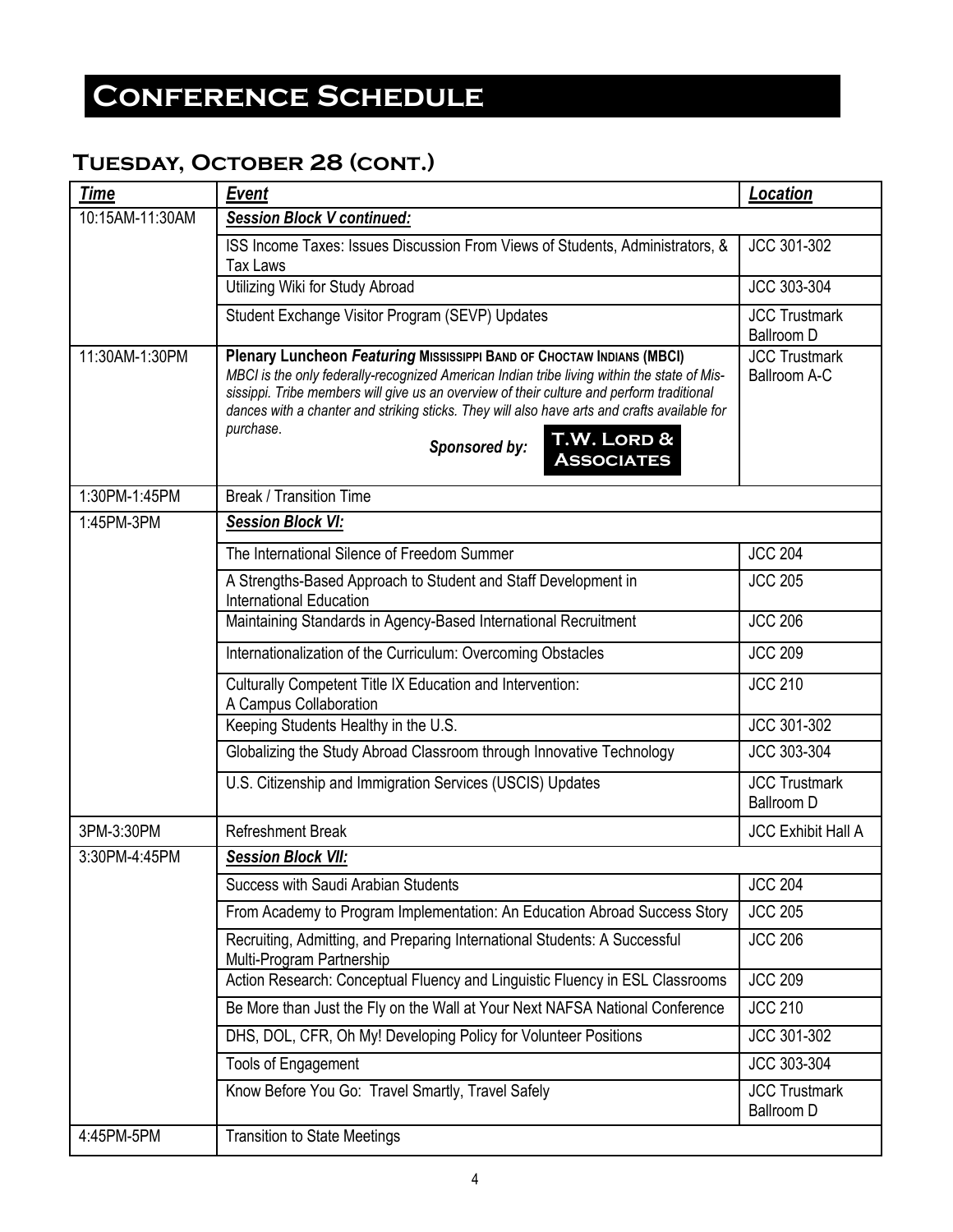## **Tuesday, October 28 (cont.)**

| 5PM-6PM     | <b>State Meetings</b>                                                                                                                                                                   |                                             |                              |
|-------------|-----------------------------------------------------------------------------------------------------------------------------------------------------------------------------------------|---------------------------------------------|------------------------------|
|             | Alabama - JCC 204                                                                                                                                                                       | North Carolina - JCC 209                    |                              |
|             | <b>Florida</b> - JCC 303-304                                                                                                                                                            | Puerto Rico/US Virgin Islands - JCC 207-208 |                              |
|             | Georgia - JCC 301-302                                                                                                                                                                   | South Carolina - JCC 206                    |                              |
|             | Mississippi - JCC 205                                                                                                                                                                   | Tennessee - JCC 210                         |                              |
| 6:30PM-11PM | All-Conference Event- MISSISSPPI SOUL: ART, MUSIC, & SOUTHERN HOSPITALITY<br>Featuring our special guest performer - Vasti Jackson!! See page 8 for more<br>information including menu. |                                             | Mississippi<br>Museum of Art |

## **Wednesday, October 29**

| <b>Time</b>     | <b>Event</b>                                                                                                                     | Location                                  |  |
|-----------------|----------------------------------------------------------------------------------------------------------------------------------|-------------------------------------------|--|
| 7:45AM-9AM      | <b>Region VII Business Meeting &amp; Breakfast</b>                                                                               | <b>JCC Trustmark</b><br>Ballroom A-C      |  |
| 9AM-9:15AM      | <b>Break / Transition Time</b>                                                                                                   |                                           |  |
| 9AM-12PM        | Exhibit Hall Open                                                                                                                | <b>JCC Exhibit Hall A</b>                 |  |
| 9:15AM-10:30AM  | <b>Session Block VIII:</b>                                                                                                       |                                           |  |
|                 | No Roll of the Dice: A Guide to Financial Documents and Immigration Processing                                                   | <b>JCC 204</b>                            |  |
|                 | I Just Don't Want To Offend Anyone: Advising Students for Study Abroad When<br>You Don't Share the Same Background or Identity   | <b>JCC 205</b>                            |  |
|                 | <b>Brazilian Secondary Level Education Credentials</b>                                                                           | <b>JCC 206</b>                            |  |
|                 | HBCU-Minority Serving Institutions Roundtable Discussion                                                                         | JCC 207-208                               |  |
|                 | The "Glocal" Imperative: Adaptive Education for Emergent Contexts                                                                | <b>JCC 209</b>                            |  |
|                 | Technology Hacks for the Busy Office                                                                                             | <b>JCC 210</b>                            |  |
|                 | The Generation Study Abroad Challenge                                                                                            | JCC 303-304                               |  |
|                 | U.S. Department of State, Bureau of Consular Affairs and U.S. Dept. of Homeland<br>Security, Customs and Border Protection (CBP) | <b>JCC Trustmark</b><br><b>Ballroom D</b> |  |
| 10:30AM-10:45AM | Transition Time & LAST Raffle in Exhibit Hall A                                                                                  |                                           |  |
| 10:45AM-12PM    | <b>Session Block IX:</b>                                                                                                         |                                           |  |
|                 | "I knew that!" - Creating an Informed Student Prior to Arrival in the U.S.                                                       | <b>JCC 204</b>                            |  |
|                 | Best Practices in Student Services for Sponsored Students and Private Students                                                   | <b>JCC 205</b>                            |  |
|                 | Benefits of Using Automated Scoring for Placement Testing                                                                        | <b>JCC 206</b>                            |  |
|                 | Traversing the AT: The Right Academic Training Path for Your Institution                                                         | <b>JCC 209</b>                            |  |
|                 | This Should Not Take Up All of My Time & Money: Strategies for Minimizing<br>Requests for Evidence & Reducing Immigration Costs  | JCC 301-302                               |  |
|                 | Connecting with Faculty: Beyond Faculty-Led Programs                                                                             | JCC 303-304                               |  |
|                 | Education Abroad Hot Topics: EA-KC and Visa Updates                                                                              | <b>JCC Trustmark</b><br><b>Ballroom D</b> |  |
| 12PM-3:30PM     | Region VII Post-Conference Team Meeting                                                                                          | JCC 201-202                               |  |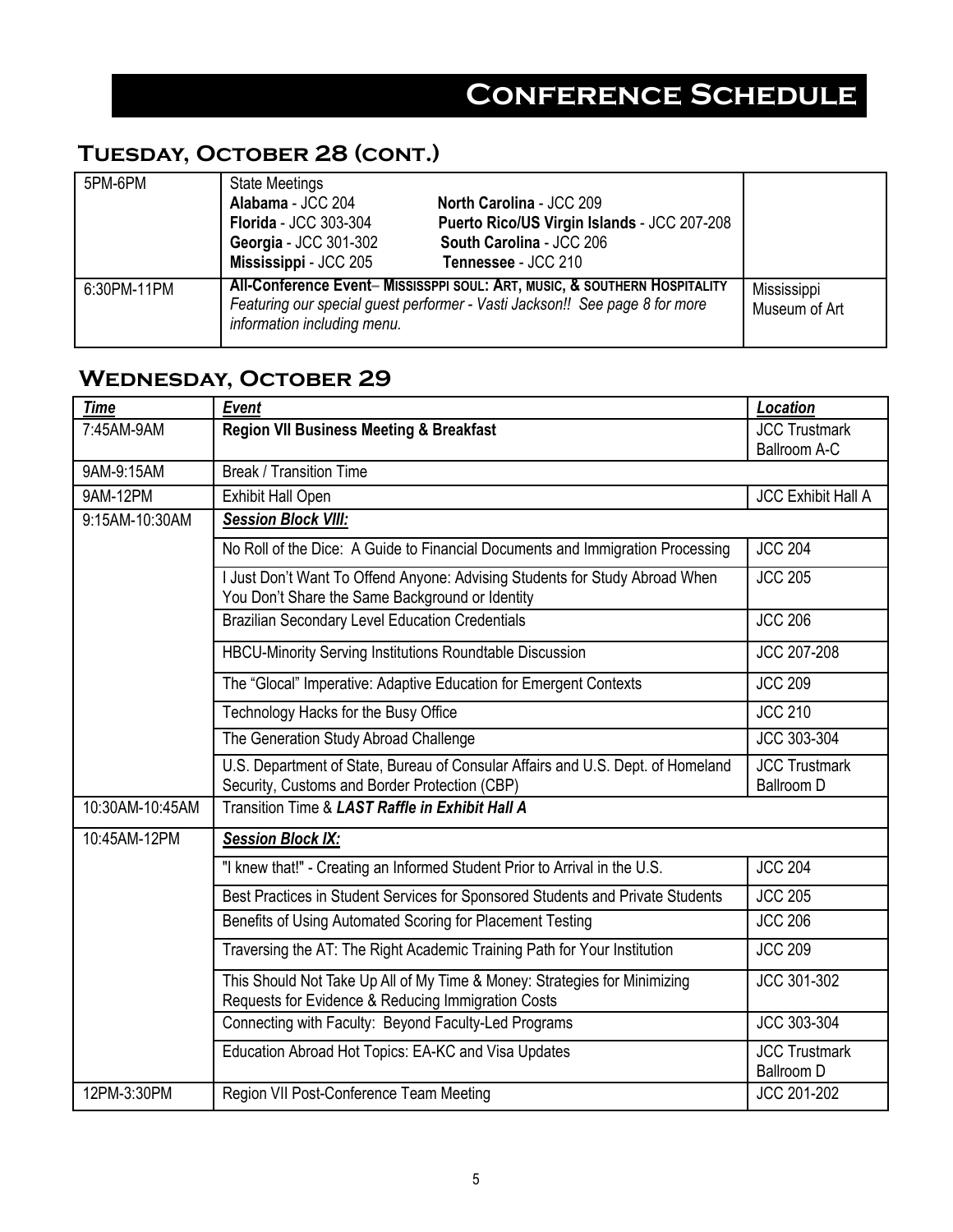# **Jackson Poster Fair Presentations**

#### **The Alumni Effect: Engaging & Utilizing Your Study Abroad Students**

Claire Thornton, Institute of International Education (IIE)

#### **Breaking Barriers: Investigating Study Abroad Obstacles for African-American Students**

- Erin Hillis, Rhodes College
- Jessie Smith, Rhodes College
- Angela Izmirian, Rhodes College
- **Elin Ovrebo, The University of Memphis**

#### **Study Abroad Alumni Programs Connect and Engage Returning Students**

- Heather Grigsby, University of Tennessee Knoxville
- Caroline Ickes, ISA

#### **Addressing the Problem of Negligent Perpetuation of Neocolonialism through International Service-Based Education Programs**

Jessica Murphy, Loyola University Chicago

#### **Students as Global Citizens: Success Abroad and Beyond**

Wyndham Manning, Hostelling International

#### **Hot Topics! Venezuela and Its CADIVI Letters!**

- Monja Mihajlovic, University of South Florida
- Ismael Medina, University of South Florida

#### **Qualified Aliens and Public Benefits**

Kathleen Gasparian, Ware|Gasparian

#### **Cracking the Code**

- Christy Brozowski, Georgia State University
- Drew Webster, Georgia State University

#### **Global and Local: Fusing International Programming to Let the World In**

- Colleen Opalka, University of North Carolina Wilmington
- Katja Huru, University of North Carolina Wilmington
- Olivia Cunningham, University of North Carolina Wilmington

#### **Marketing Your Globalization**

- Leisha DeRiso, ELS Language Centers
- Miranda Abu-Farha, ELS Language Centers

#### **J-1 Exchange Agreements-Best Practices**

- Jimmy Kamonjoh, Emory University
- Kyla King, Emory University

#### **Building an International Studies Certificate: the Santa Fe College Experience**

Paloma Rodriguez, Santa Fe College

#### **It's not just for students: Successful faculty and staff exchanges through university partnerships**

- Blair McElroy, University of Mississippi
- Jasmine Karlowski, University of Mississippi



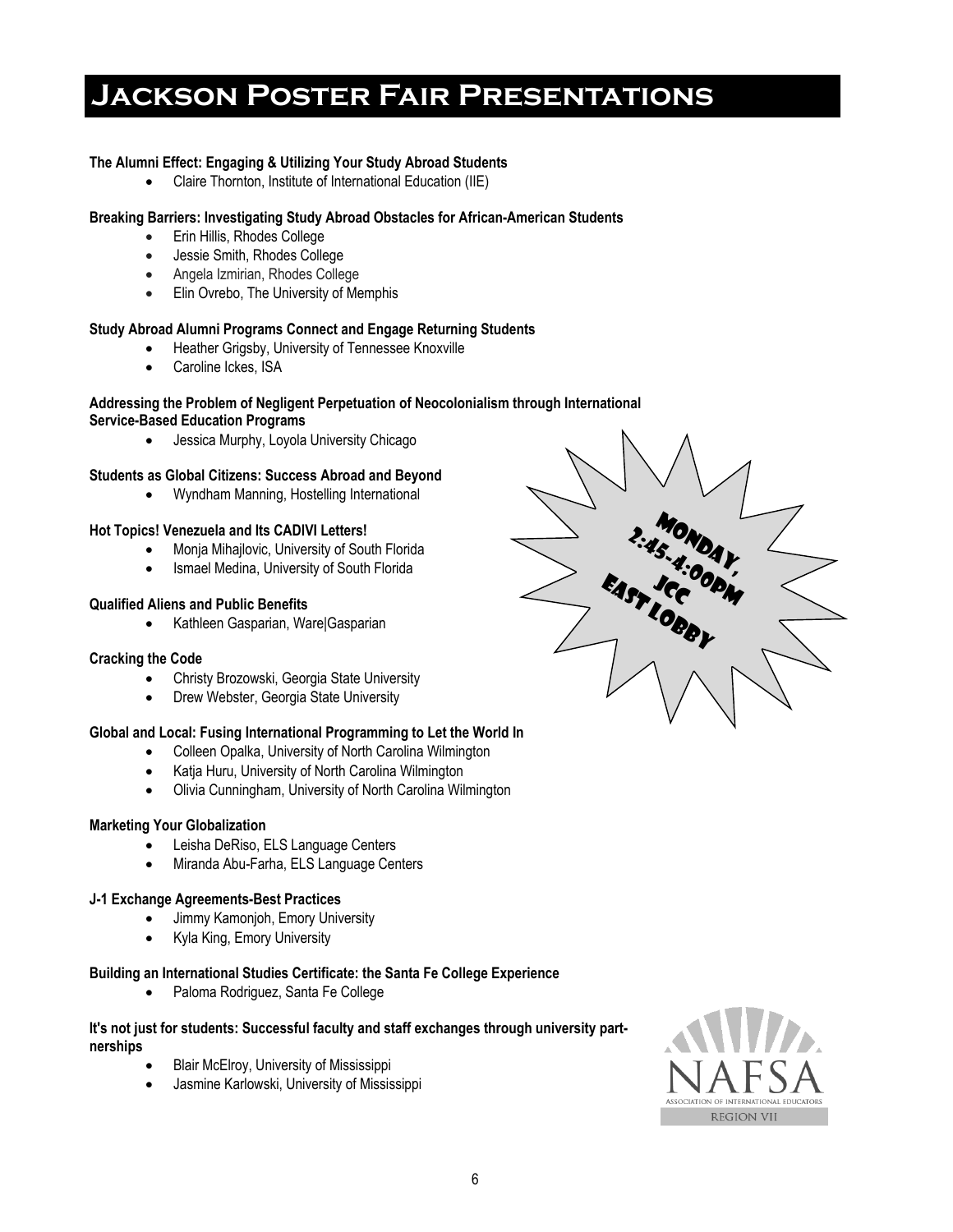### SESSION BLOCK: I MONDAY 1:30PM-2:45PM

**Passport to Success: An Early Intervention Strategy for Minority Students in Global Education Room: 204 KC: HBCU/MSI** Why do so few minority students study abroad? The presenters argue that within the first two years of enrollment there must be a paradigm shift in students' mindsets from the belief that international travel is only for the majority population. Through hands-on activities, participants will walk away with strategies to increase the amount of minority students who study abroad.

Renay Loper, Japan Foundation Center for Global Partnership

Rachel Dunba, Alabama A & M University

**Empowerment, Collaboration, and Intentionality: Enhancing Existing Programs and Creating New Programs Room:** 205 **KC:** CCP In a quickly changing international education landscape, how do international offices stay relevant and impactful? This presentation will discuss how offices can enhance existing programs, or create new programs through Empowerment of student leaders, Collaboration with other offices and organizations, and Intentionality of learning outcomes and goals. The session will include opportunities for participants to share their successes and challenges.

 Natalie Cruz, Emory University Leslie Pitman, The University of Georgia

**Colleagues & Competitors: International Student Enrollment Trends at SEC Universities Room:** 206 **KC:** IEM The Southeastern (SEC) Conference has become one of the nation's collegiate athletic powerhouses. National championships are regular occurrences among SEC teams. But how do the SEC schools stack-up when it comes to internationalization? This session will present new data on SEC schools' international student enrollments over the last ten years and invite audience interaction regarding SEC trivia, myths and traditions.

David Currey, University of Missouri Charter Morris, The University of Alabama Greet Provoost, The University of Mississippi Sherif Barsoum, Vanderbilt University

#### **International Education 101 Room:** 207-208 **KC:** Pan-NAFSA

This session is an orientation to international education focused toward new professionals. It is an ideal session for Mentors and Mentees of the Conference Mentor Program. An expanded overview of NAFSA and its professional development and leadership opportunities for new professionals will be provided. Experienced professionals will offer tips for navigating the conference, as well as the job search process. Additionally, the session will allow time for networking with NAFSA leaders and Mentors.

Jenifer Ruby, Rollins College Stacye Fraser Thompson, University of Alabama at Birmingham Sylvia Schell, The University of Georgia Elizabeth Dille, Presbyterian College

#### **"The Optimist's Daughter" Book Club Room:** 209 **KC:** Pan-NAFSA

Eudora Welty's "The Optimist's Daughter" won the Pulitzer Prize in 1973. Born in Jackson, MS in 1909, Welty was awarded the Presidential Medal of Freedom, among numerous awards. She was the first living author to have her works published by the Library of America. Welty biographer, Dr. Carolyn J. Brown, will lead discussion on the author and book.

Regina George, The University of Mississippi Carolyn J. Brown, Millsaps College

#### **Do You Exist? Student and Scholar I-94 Issues Room:** 301-302 **KC:** ISSS

This session will cover all the gnarly issues surrounding the I-94 or lack thereof: new vs. old, missing data, turning in at departure, loss and replacement, SAVE, DL's and I-9 issues.

David Ware, Ware|Gasparian Judy Brooke, Florida Institute of Technology Meghan Lane, University of South Florida

#### **Are You a Paper Tiger? How To (REALLY) Handle Discipline and Mental Health Issues on College Faculty-Led Short Term Study Abroad Room:** 303-304 **KC:** EA

Every college faculty-led short term study abroad program has signed rules and regulations, but when faced with serious student discipline or mental health issues, how prepared are you to ACTUALLY enforce those? This symposium-style session will explore potential problems and definite solutions to student discipline and mental health issues on faculty-led short term study abroad trips.

Frank Inscoe, Chattahoochee Technical College

Shari L. Szalwinski, Chattahoochee Technical College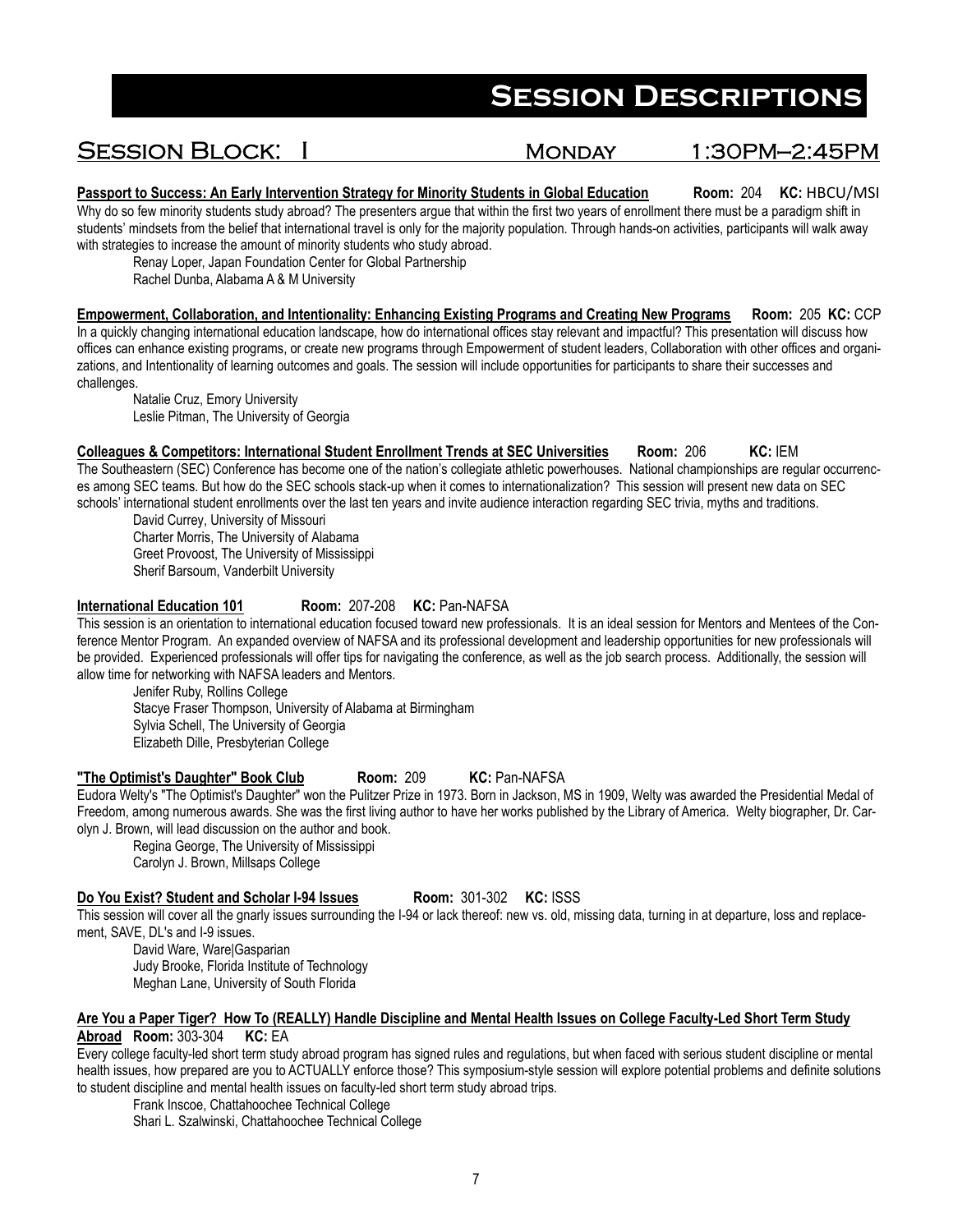# Session Block: I (cont.) Monday 1:30PM—2:45PM

**KCISS/Regbud Resources Room:** Trustmark Ballroom D **KC:** Regulatory

Attendees of this session will have the opportunity to learn about resources provided by NAFSA to help both NAFSA members and non-members. Meghan Popick, Georgia Institute of Technology

Jean Robinson, The University of Mississippi

### SESSION BLOCK: II MONDAY 3:15PM-4:30PM

### **Creative Climate: Breaking the Ethnic Barriers Room: 204 KC: HBCU/MSI**

Learning about cultural differences in customs and beliefs is the beginning of a rewarding journey toward building trust, cross-cultural communication, and competence. When Americans are exposed, on a regular basis, to different cultures and traditions, they are more prepared to effectively connect with internationals from various countries. This session will explore what the barriers are, the evidence of these barriers and potential solutions to overcome them.

Jacqueline Shippe, The International Services Council of Alabama

**Striving for Success, Not Just Status: First Year Experience Programs for International Students Room:** 205 **KC:** ISSS International students face many challenges in adjusting to U.S. culture and academic life. This session will discuss these challenges and offer strategies to assist them in being successful in college via first year experience programs (FYE). As global trends see student movement and economic factors continue to fluctuate, institutions are becoming more focused on retention and student success.

Ashley Simmons, Alabama A&M University

Marilyn Saintjones, Alabama A&M University

### **Google+ and Hangouts: The Latest Technology in International Student Recruiting Room: 206 KC: IEM**

Google has become a valuable tool in reaching, attracting, communicating, and driving students through the enrollment funnel. In this session, you will be part of a live Google Hangout where we will demonstrate the growing popularity of Google+ and the importance of a Google+ presence. We'll show how to use a Hangout to communicate with students from inquiry to enrollment.

Don Sears, Envisage International Karin Lee, Mississippi State University

### **U.S. Regulatory Roundtable Discussion Room:** 207-208 **KC:** Regulatory

Participate in a roundtable discussion on student and scholar issues with peers and colleagues. Tables will feature F-1, J-1, H-1 and PR topics for discussion.

Joann Ng Hartman, University of Tennessee Knoxville Kristen Hagen, Florida State University Meghan Popick, Georgia Institute of Technology

#### **A Culture, a People, a Nation - Understanding of a Culture through Icons and Symbols Room:** 209 **KC:** TLS

This session will address the global issues of icons and symbols as a tool for the definition that society ascribes to a particular culture, people, or nation, followed by a specific focus on Spain and Spanish culture.

Adrienne Royo, Southern Adventist University

### **The NAFSA Academy: Is it Right for You? Room:** 210 **KC:** Pan-NAFSA

The NAFSA Academy was created to introduce young professionals to the scope and depth of the field of international education. If you have never attended the Academy, come to this information session and find out if the Academy is right for you at this point in your career.

David Shipley, Samford University Laura Braun, Clemson University Minami Eberhard, Hillsborough Community College Dilhara Barber, The University of Georgia Nadine Northcutt, Kennesaw State University Kati Rogers, Mercer University Michele Raphoon, LaGrange College

#### **The Midnight Phone Call: What to Do When Your Foreign Student is Arrested: Impact on Student Visa Status & Beyond**

**Room:** 301-302 **KC:** ISSS

This session will examine the criminal and immigration law consequences when a foreign student is arrested. Various types of offenses will be discussed as well as short and long-term implications of each. Discussion will address structuring the best plea deal for both criminal and immigration purposes.

Jennifer Roeper, Shumaker Loop & Kendrick, LLP Hubbell Losson, Hubbell C. Losson PA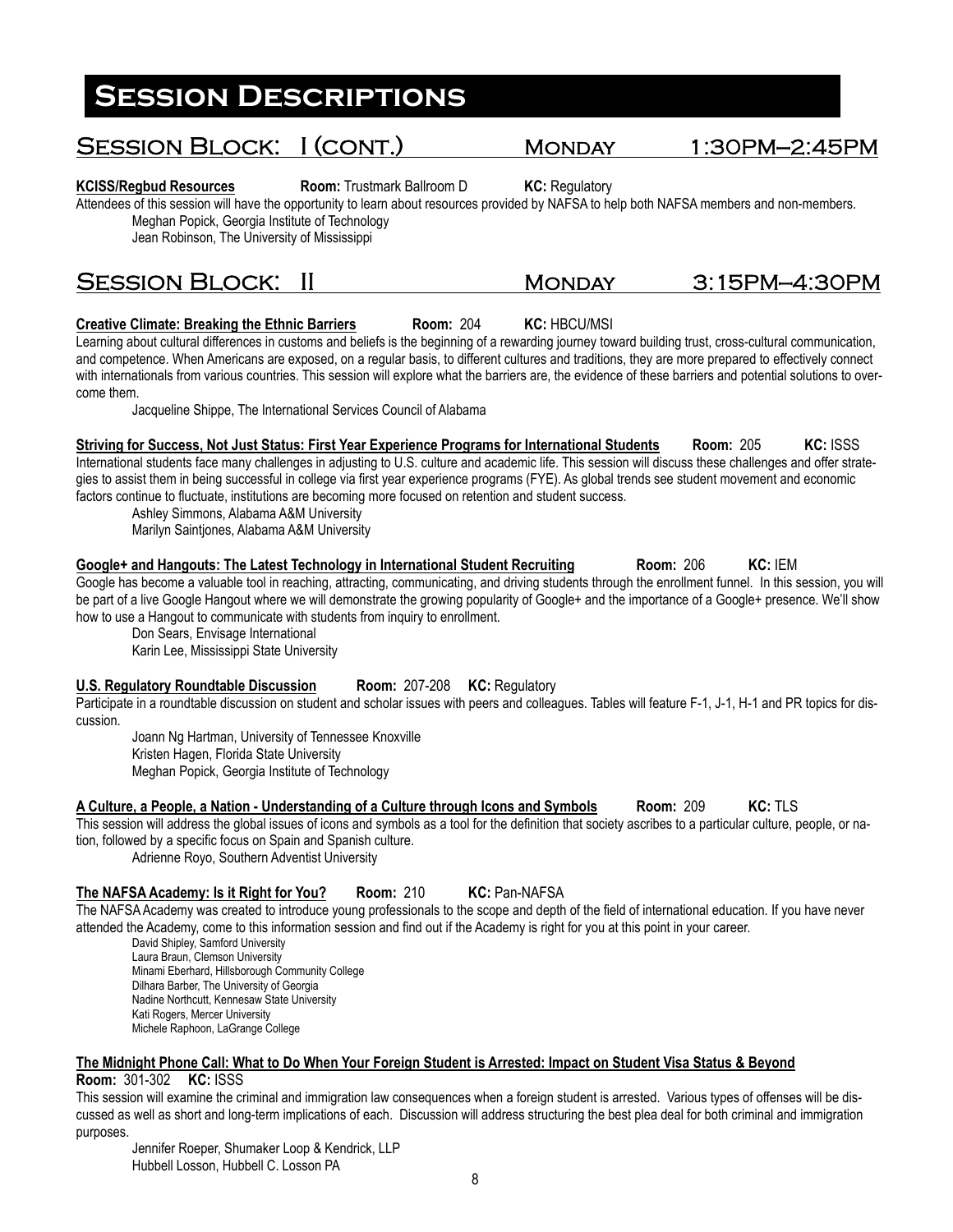## Session Block: II (cont.) Monday 3:15PM—4:30PM

#### **G.I. Joe Studies Abroad Room:** 303-304 **KC:** EA

This session addresses issues related to the usage of Veterans Affairs (VA) benefits as a means for funding study abroad. Participants will gain an understanding of the challenges faced by students, as well as study abroad and veteran affairs offices, and leave with a working knowledge of how to navigate federal/campus policies to help veterans and their dependents study abroad.

Holly Henning, The University of Alabama Jason Sellars, The University of Alabama

Heath Thompson, The University of Alabama Carolina Robinson, The University of Alabama

## SESSION BLOCK: III MONDAY 4:45PM-6:00PM

#### **Scholars of Global Distinction: A Community College Program with University Support Room: 204 KC: 2YCC**

Last fall, Davidson County Community College launched the Scholars of Global Distinction program. Global scholars complete five globalized courses, attend international campus events, complete a global experience, and give a capstone presentation. World View, a center at the University of North Carolina at Chapel Hill is supporting a consortium of North Carolina community colleges to replicate the program statewide.

Suzanne LaVenture, Davidson County Community College Neil Bolick, World View at University North Carolina Chapel Hill

Anu Williams, Forsyth Technical Community College

#### **Using Inter-Cultural Simulations/Inter-Cultural Training to Improve Campus-Wide Support for International Students and Scholars Room:** 205 **KC:** CCP

In addition to developing a campus' cross-cultural competency, cultural simulations and training will enhance the quality of support international students and scholars receive from all facets of campus. This session will provide participants with an overview of various cultural simulations and training programs that can be used with students, faculty, and administration to inspire participants to better serve their international populations.

Meghan Popick, Georgia Institute of Technology

Marisa Atencio, Georgia Institute of Technology

#### **International Education and Vocational Discernment Room:** 206 **KC:** IEL

This presentation will explore productive means of using international education to enhance and expand the work of assisting students in their discernment of life goals and personal mission statements. Vocational discernment and international education are two fields of student development that have yet to be fully engaged with each other. Doing so will greatly benefit student satisfaction and retention.

Loye Ashton, Tougaloo College

Chris Harth, St. Andrew's Episcopal School

**IEP Roundtable Room:** 207-208 **KC:** IEM

This session will be an open discussion of current issues and trends among Intensive English Programs in Region VII. Sherry Warren, English Programs for Internationals, University of South Carolina Maria Sophocleous, English Programs for Internationals, University of South Carolina

#### **Understanding the Needs of Chinese Students and Applications for Classrooms, Academic Adjustment, University Retention, and Developing Successful Pre-Arrival Programs Room: 209 KC: Pan-NAFSA**

This session will address some of the cultural differences between the U.S. and China, specifically as they relate to classroom behavior and expectations. Several ideas to improve retention rates and help Chinese students adjust to U.S. culture will also be presented. There will be time for collaborative sharing, discussion and institutional planning.

Amanda Brunson, The University of Alabama Bridget Fletcher, Duke University Virginia Sloop Johnson, Duke University Charter Morris, The University of Alabama

Helen Dolive, Birmingham-Southern College

#### **H Interruptus: Dealing with the Stop-Start World of H-1B's Room:** 301-302 **KC:** ISSS

This session will cover all possible H interruption scenarios, including resignation, layoff, termination, medical leave, sabbatical, time abroad, "not working" and other situations commonly encountered. Audience examples encouraged.

David Ware, Ware|Gasparian Barbara Jackson, The University of Southern Mississippi Kristen Hagen, Florida State University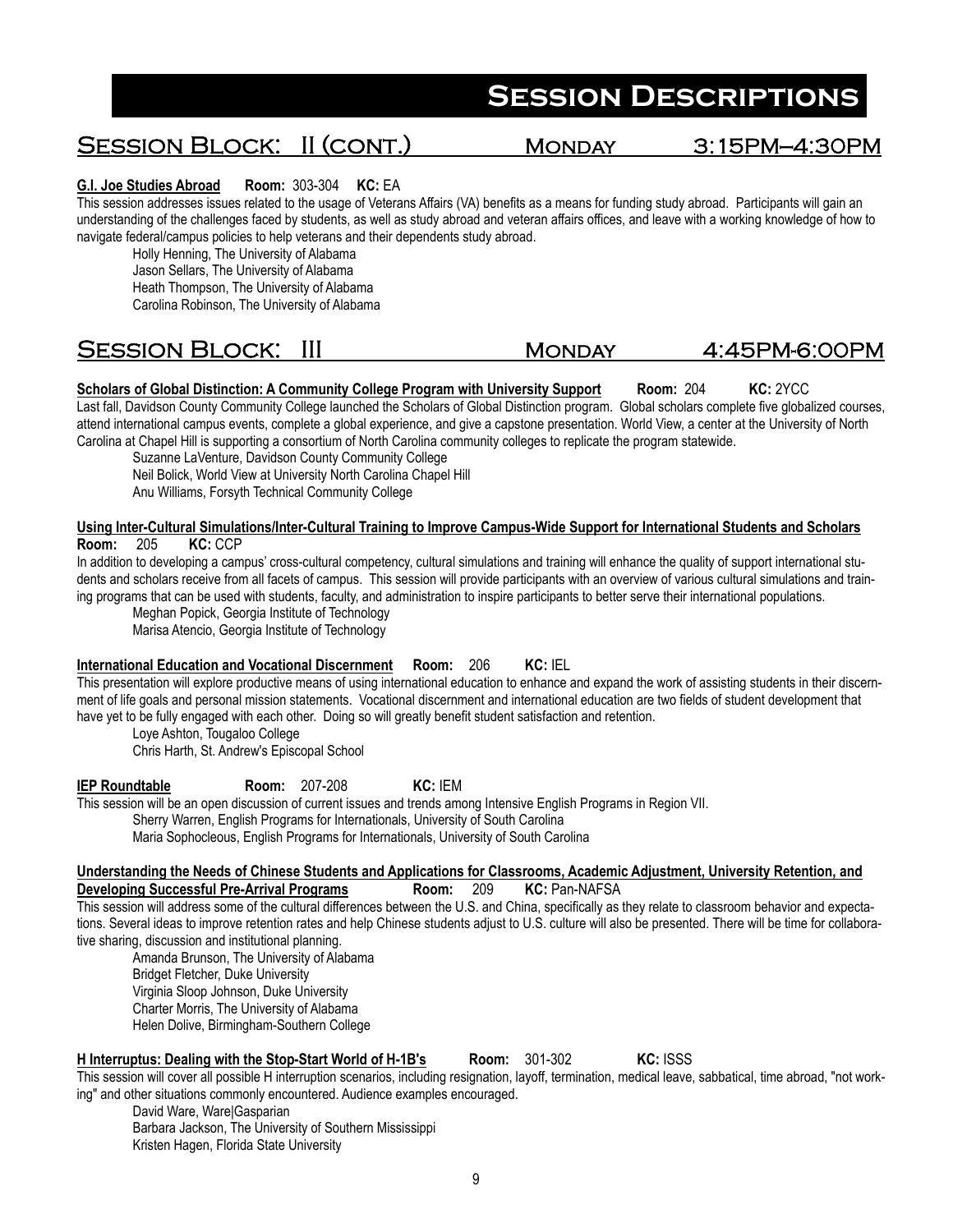# Session Block: III (cont.) Monday 4:45PM-6:00PM

#### **Cracking the Code to Sending STEM Students Abroad Room:** 303-304 **KC:** EA

This session will present the perspectives of two institutions that have had success sending STEM students on programs abroad. Lessons learned, best practices, and creative solutions will be discussed. Success in STEM study abroad requires a multi-pronged approach, so we'll examine program types, how to gain faculty support, career linkages, etc. Be prepared to share your own best practices!

Lorie Paulez, Georgia Institute of Technology

Becky Gunter, University of North Carolina Chapel Hill

**"Living Undocumented" Film Screening and Conversation Room:** Trustmark Ballroom D **KC:** Regulatory "Living Undocumented" is an 18-minute film which focuses on one aspect of immigration reform: college-bound students who seek to legalize their status. The film was directed and co-produced by a faculty member at the City College of New York (CUNY). It provides a base for our conversation about The Development, Relief, and Education for Alien Minors Act and how to best advise the undocumented students on our campuses.

Jenifer Ruby, Rollins College Sylvia Schell, The University of Georgia Jennifer Roeper, Shumaker Loop & Kendrick, LLP

## SESSION BLOCK: IV TUESDAY 8:30AM-9:45AM

**Recipe for Infusing Cultural Learning into International Coffee Hour Programming Room: 204 KC: CCP** Get ready for a tasty adventure! Learn how to infuse the principles of gastrodiplomacy into any International Coffee Hour program to enhance the intercultural learning of both international and domestic students. To cap the session, a mock Coffee Hour will be hosted for attendees to enjoy and experience firsthand.

Leigh Ann Osborne, Florida State University Jesse O'Reilly, Florida State University

**Establishing Your Institution's Optimal IELTS Requirements to Support Student Success Room:** 205 **KC:** IEM IELTS is a test of international English used to assess the communicative abilities of non-native speakers, and it is increasingly used as proof of English proficiency among U.S. universities. Join us for a two-way discussion with university admissions professionals for a more realistic and engaging view of the test.

Amy Carte, IELTS USA Lokesh Shivakumaraiah, StudyMississippi

#### **Student Leaders: Role Models for Campus Room: 206 KC: IEL**

How are your students developing outside the classroom? How are your students involved on campus? Are they making a difference? In this session, we will look at how international student leaders can develop life skills, support and coordinate campus programming, and be a voice on your campus.

Mike Townsend, Georgia State University

Francis Kabongo, Kennesaw State University

#### **Two Year College Roundtable Room:** 207-208 **KC:** 2YCC

What are the most pressing issues at our institutions? Join us for a discussion on how we can work together. Laura Hortal, Davidson County Community College

### **Finding Your Place in NAFSA Leadership Room:** 209 **KC:** Pan-NAFSA

Engage in the field of international education by serving as a NAFSA member leader either locally or nationally. Learn about the application process and discover opportunities available at every level of your career and for every level of commitment. NAFSA's various leader positions influence public policy, the path of the organization, and the services provided to international educators.

Karin Lee, Mississippi State University Marcia Taylor, University of South Florida Angela Guinyard, Emory University

#### **Travel: There and Back, No Drama! Room:** 301-302 **KC:** ISSS

This session will deal with all the high risk travel issues for students and scholars. We will also cover travel by the undocumented, nonimmigrants, and LPR's.

David Ware, Ware|Gasparian Jean Robinson, The University of Mississippi Lisa Ward, Florida Atlantic University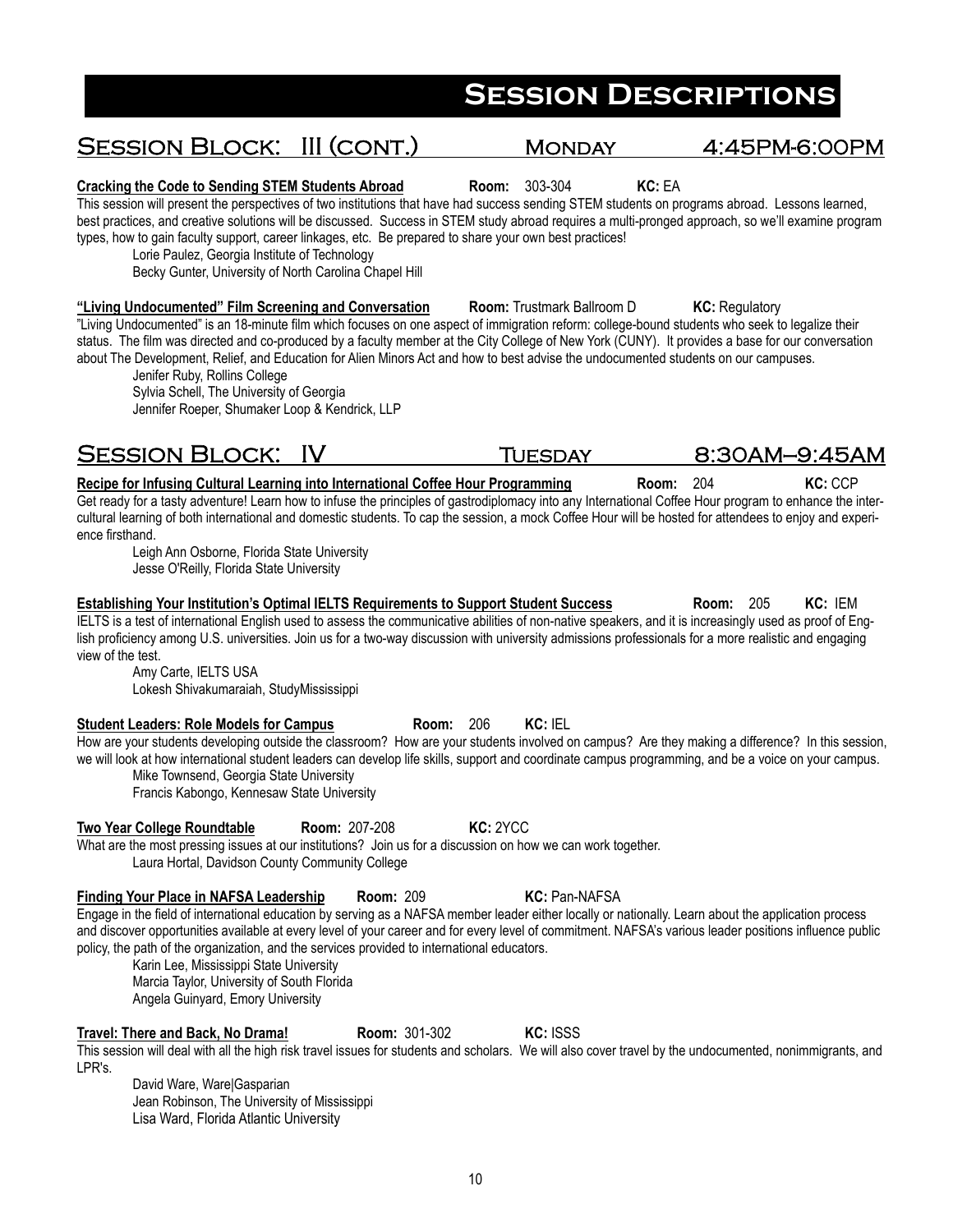# SESSION BLOCK: IV (CONT.) TUESDAY 8:30AM-9:45AM

**Tips and Toolkit for Managing the Risk and Planning for Success on Faculty-Led Programming Room:** 303-304 **KC:** EA Let's face it, leading a group of students overseas can be scary for both faculty and study abroad offices. This session will explore the risks involved in faculty-led programming and how to manage them in advance and on the ground. Program success depends on planning ahead, so we'll talk budgeting, risk management and preparing faculty for the inevitable and unforeseen.

Jessica Lamb Jones, CISabroad

Holly Hudson, University of South Alabama Heath Thompson, The University of Alabama

### **U.S. Department of State: Exchange Visitor Program Updates Room: Trustmark Ballroom D <b>KC: Regulatory** Regulatory

This session will focus on best practices and hot topics related to the J-1 Exchange Visitor Program. It will include a discussion regarding redesignation, annual reports, clarification of the role of different ECA offices, ECA priorities, and regulatory topics of interest to colleges and universities. Robin Catmur, The University of Georgia

Tammie King, Chief, Academic and Government Programs Division, U.S. Department of State

Ami Frey, Program Officer for East Coast Region, Academic and Government Programs Division, U.S. Department of State Lamyaa El-Fadaly, Program Officer for West Coast Region, Academic and Government Programs Division, U.S. Department of State

## Session Block: V Tuesday 10:15AM—11:30AM

### **Credit Recognition in Study Abroad – The View from Across the Pond <b>Room: 204 <b>KC:** EA

Academic credit is a crucial component of most learning abroad experiences and is a commonly disputed topic between study abroad administrators and academic registrars. How does your institution recognize academic credit earned abroad? Is the approach qualitative or quantitative? Do you need to lead change on your campus?

Anne-Marie Bruner-Tracey, University of East Anglia Skip Langley, The University of Mississippi

This session will provide participants with a broad introduction to the unique aspects of programming for youth audiences, hands-on skills development, and a review of important issues to consider in programming for youth. At the end of the session, participants will leave with a sense of knowing how to strengthen their CIVs' knowledge and capacity for delivering quality youth programming.

Jacquelyn Shipe, International Services Council of Alabama

Priscilla D. Slade, Jackson State University

Alma Candelaria, IVLP- U.S. Department of State

**Education in Haiti Room:** 206 **KC:** IEM

ECE has recently published a book titled "Education in Haiti." Massive changes in education have occurred since the last book was published in 1985. The number of students who began their education in Haiti and moved to the U.S. are impacting the international student populations in your NAFSA region. Update your knowledge so proper placement at your institution is possible.

Lou Nunes, Academic Evaluation Services, Inc.

Shelley Feagles, Educational Credential Evaluators, Inc.

### **Immigration Law Update for Advisors Room: 207-208 KC: ISSS**

Updates on H-1Bs, prevailing wages, PERM filings and other DOL issues, processing for same-sex spouses, U visas, immigration reform, and other hot topics and emerging developments in immigration law.

Carol Armstrong, Armstrong Law, LLC

### **Adding "International" into the Classroom Room:** 209 **KC:** TLS

This session will cover using students and local international groups to create classroom engagement, utilizing service learning or culture credit to offer learning opportunities for U.S. students, marketing study abroad into the curriculum, and cross-cultural learning opportunities for international and domestic students.

Stacye Fraser Thompson, University of Alabama at Birmingham Amy Snow, University of Alabama at Birmingham

#### **Supporting LGBTQ Students Before, During, and After an International Experience Rooms:** 210 **KC:** Pan-NAFSA LGBTQ students (EA and ISSS) have unique support needs and can be exposed to more risks than their non LGBTQ peers. We will discuss supporting LGBTQ students in the three phases of an international experience, including issues intrinsic to being "out" or "in" while transitioning between cultures, issues specific to human rights and safety while in-country, and adjustment/debriefing upon return.

Erin Hillis, Rhodes College Elin Ovrebo, The University of Memphis

**Removing the Roadblocks: Engaging Youth Room: 205 <b>KC: CCP**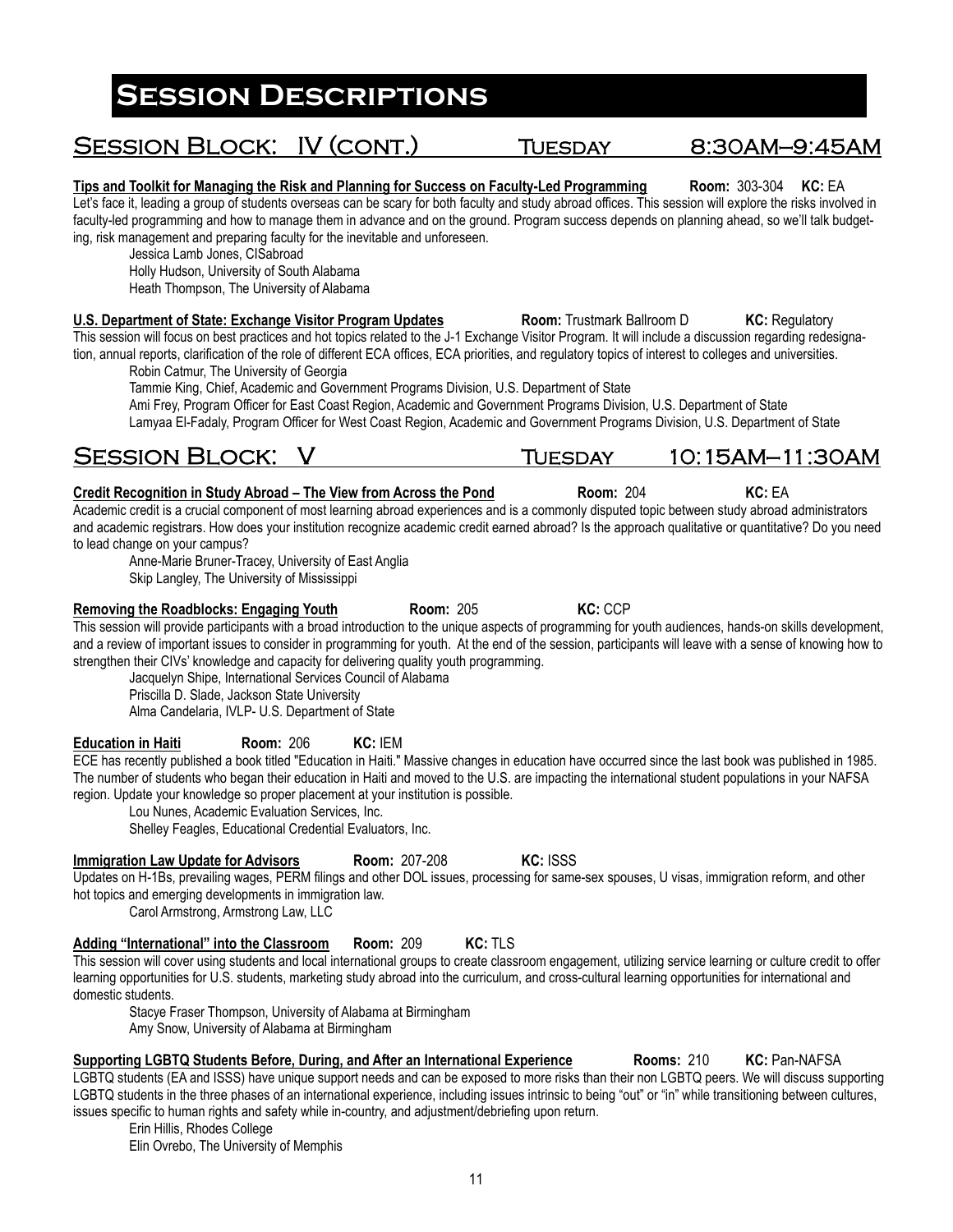# SESSION BLOCK: V (CONT.) TUESDAY 10:15AM-11:30AM

**ISS Income Taxes: Issues Discussion From View of Students, Administrators, & Tax Laws Rooms: 301-302 KC: ISSS** Bring your questions, examples, issues, concerns, problems, and solutions to share with your colleagues and a CPA specializing in ISS income tax return preparation so we can help ISS successfully and as painlessly (as possible!) comply with U.S. and State Income Tax Filing requirements. Gary Engler, Gary R. Engler & Company, CPA'S

**Utilizing Wiki for Study Abroad Rooms:** 303-304 **KC:** EA

This presentation will provide an overview on how a study abroad office can develop a wiki to supplement advising for study abroad by providing a platform for past program participants to offer advice and information that they feel is valuable, as well as to organize a large number of student volunteers and administer the scholarship review process efficiently.

Jonathan Holland, The University of Memphis

Carissa Hoitenga, The University of Memphis

**Student Exchange Visitor Program (SEVP) Updates Rooms: Trustmark Ballroom D KC: Regulatory** This session will focus on best practices and hot topics related to the Student Exchange Visitor Program (SEVP). It will address topics such as recertification, I-17 updates, SEVIS enhancements, Field Representatives, policies/guidance, using the Help Desk, updates, etc.

Robin Catmur, The University of Georgia Cynthia Tasaki, Section Chief, SEVP Katie Westerlund, Policy/SCU Unit Chief Amy Moffitt, SEVIS Program Analyst

## SESSION BLOCK: VI TUESDAY 1:45PM-3:00PM

**The International Silence of Freedom Summer Room:** 204 **KC:** HBCU/MSI

During Freedom Summer, the sea-change of the American Civil Rights movement, there was an intentional effort on the part of white Southern society to keep news and media coverage of Black civil disobedience protesters from reaching international audiences. One of the key leaders of the Freedom Summer protests, Mr. Hollis Watkins, will recount his firsthand experiences of this conspiracy.

Loye Ashton, Tougaloo College

Hollis Watkins, Veterans of the Mississippi Civil Rights Movement, Inc.

Cynthia Goodloe Palmer, Veterans of the Mississippi Civil Rights Movement, Inc.

**A Strengths-Based Approach to Student and Staff Development in International Education Room:** 205 **KC:** EA Research has demonstrated that a focus on one's strengths ultimately leads to greater personal and professional success and satisfaction. Are you interested in building a strengths-based culture at your organization? The use of strengths-based goal-setting, programming, and reflection can increase stakeholder engagement and productivity while enhancing leadership and career development. Learn how to put the Gallup Strengths into action!

Melissa Vivian, Global Experiences, Inc. Tessly A. Dieguez, University of Florida

### **Maintaining Standards in Agency-Based International Recruitment Room: 206 KC: IEM**

Agency-based recruitment has published industry standards that can be utilized as a tool to screen and manage student recruitment agencies and evaluate institutional - agency relationships. Learn how to adapt the standards for your institution's best practices when working with agents. Greet Provoost, The University of Mississippi

#### **Internationalization of the Curriculum: Overcoming Obstacles Room: 209 KC: TLS**

The purpose of this session is to present and discuss the benefits of internationalization, the difficulties and obstacles institutions encounter when they strive to internationalize the curriculum, and ideas on how to internationalize.

Amanda Brunson, The University of Alabama

#### **Culturally Competent Title IX Education and Intervention: A Campus Collaboration Room:** 210 **KC:** Pan-NAFSA

This session focuses on Title IX, the federal law that addresses gender equality and how to handle incidents of sexual harassment and sexual assault, in the context of international education. Cultural complexities often arise when working with international students on campus or U.S. students studying abroad. This session offers information to assist advisors in navigating this tricky territory.

Denise Medeiros, University of North Carolina Charlotte Kimberly Kuhn, University of North Carolina Charlotte Nicole Madonna-Rosario, University of North Carolina Charlotte Dawn Floyd, University of North Carolina Charlotte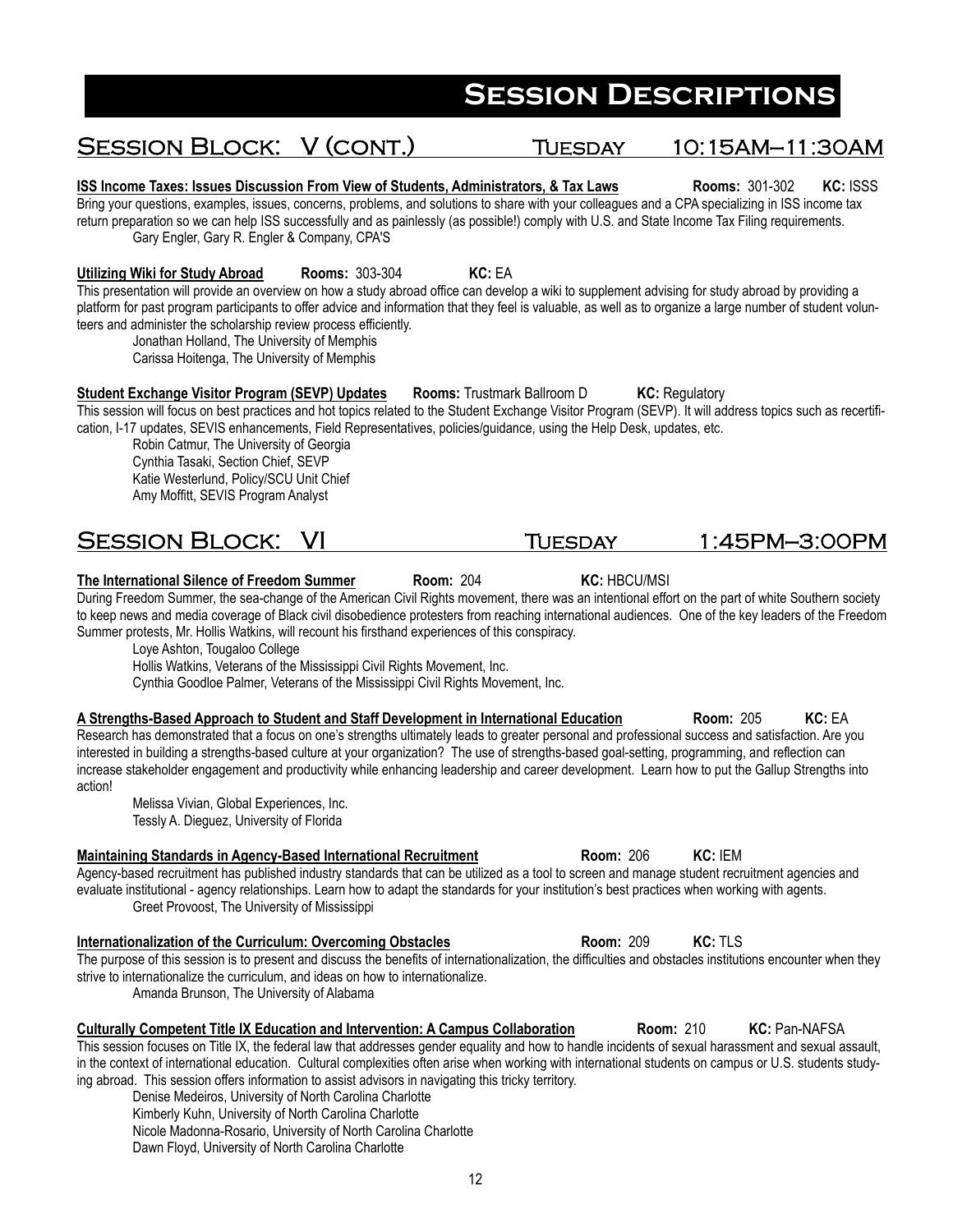# Laura Braun, Clemson University Meredith Wilson, Clemson University Natalie Bates, ISA-ELAP Uttiyo Raychaudhuri, Clemson University **U.S. Citizenship and Immigration Services (USCIS) Updates Room: Trustmark Ballroom D KC: Regulatory** Terry Eiesland, Emory University Jessica Hall, North Carolina State University Meghan Popick, Georgia Institute of Technology **Success with Saudi Arabian Students Room:** 204 **KC:** IEM Students from Saudi Arabia were the fourth leading group of international students in 2013, up 30.5% over the previous year. As your institution markets to this growing population, learn what challenges are ahead and how best to prepare for them. Knowledge and understanding are the keys to Leisha DeRiso, ELS Language Centers Susan Matson, ELS Language Centers Tonyia Stewart, Clemson University **From Academy to Program Implementation: An Education Abroad Success Story Room: 205 <b>KC: EA** Alejandra Parra, Nova Southeastern University Aggie Johnson, Flagler College **Recruiting, Admitting, and Preparing International Students: A Successful Multi-Program Partnership Room:** 206 **KC:** IEM

SESSION BLOCK: VII TUESDAY 3:30PM-4:45PM

for attendees to share their experiences and best practices with others. Annemarie Estrada, International Student Insurance Darlene Schmurr-Stewart, Troy University

in the U.S., including what to do in an emergency, how to seek medical treatment and how to stay healthy. We will conclude with an interactive forum

**Globalizing the Study Abroad Classroom through Innovative Technology Room: 303-304 KC: EA** Effective technology use in the classroom is of utmost importance to the international educator in today's world. This presentation will address global competence delivery methods using technology such as simulation and blended classrooms for interactive learning. A conceptual framework of constructivist thinking and other pedagogical tools are illustrated, and use of Google Hangouts, Twitter etc. will demonstrate innovative delivery techniques.

At this session, panelists will discuss best practices and hot topics related to U.S. Citizenship and Immigration Services (USCIS). It will include topics such as requesting information on cases, EAD and reinstatement applications, processing times, USCIS stakeholder outreach, etc.

success.

Presented by a former NAFSA Academy Coach and one of her Academy trainees, this presentation illustrates the benefits of this NAFSA experience as they discuss the steps followed to implement an exemplary faculty-led program as a result of one of the required assignments: the Summer Initiative.

In this session, participants will learn about the successful collaboration between an IEP, a university preparatory program, and a university. We focus on our collaboration framework, the specific processes, our common and distinctive goals, and the outcomes of our combined efforts. Participants will be invited to interact and will take away ideas that can be applied in their own contexts.

Brad Teague, INTERLINK Language Center, University of North Carolina Greensboro Enoch Chow, New Mind Education Jennifer Kelley, University of North Carolina Greensboro

**Action Research: Conceptual Fluency and Linguistic Fluency in ESL Classrooms Room:** 209 **KC:** TLS Conceptual fluency occurs at the level of conceptual/metaphorical competence instead of linguistic expression. Is it possible for L2 learners to achieve verbal fluency and acquire native-like conceptual fluency? How can ESL teachers utilize proactive action research strategies to maximize and optimize L2 learners' conceptual fluency and linguistic fluency? This presentation recommends six-step strategies for ESL teachers and L2 learners.

Ying Liu, Jackson State University Susan McGee, Jackson State University Jessika Jones, Jackson State University Dr. John Haberstroh, Jackson State University

# **Session Descriptions**

SESSION BLOCK: VI (CONT.) TUESDAY 1:45PM-3:00PM

**Keeping Students Healthy in the U.S. Room:** 301-302 **KC:** ISSS This session introduces attendees to the U.S. healthcare system and its impact on international students. We will discuss ways to orient students to life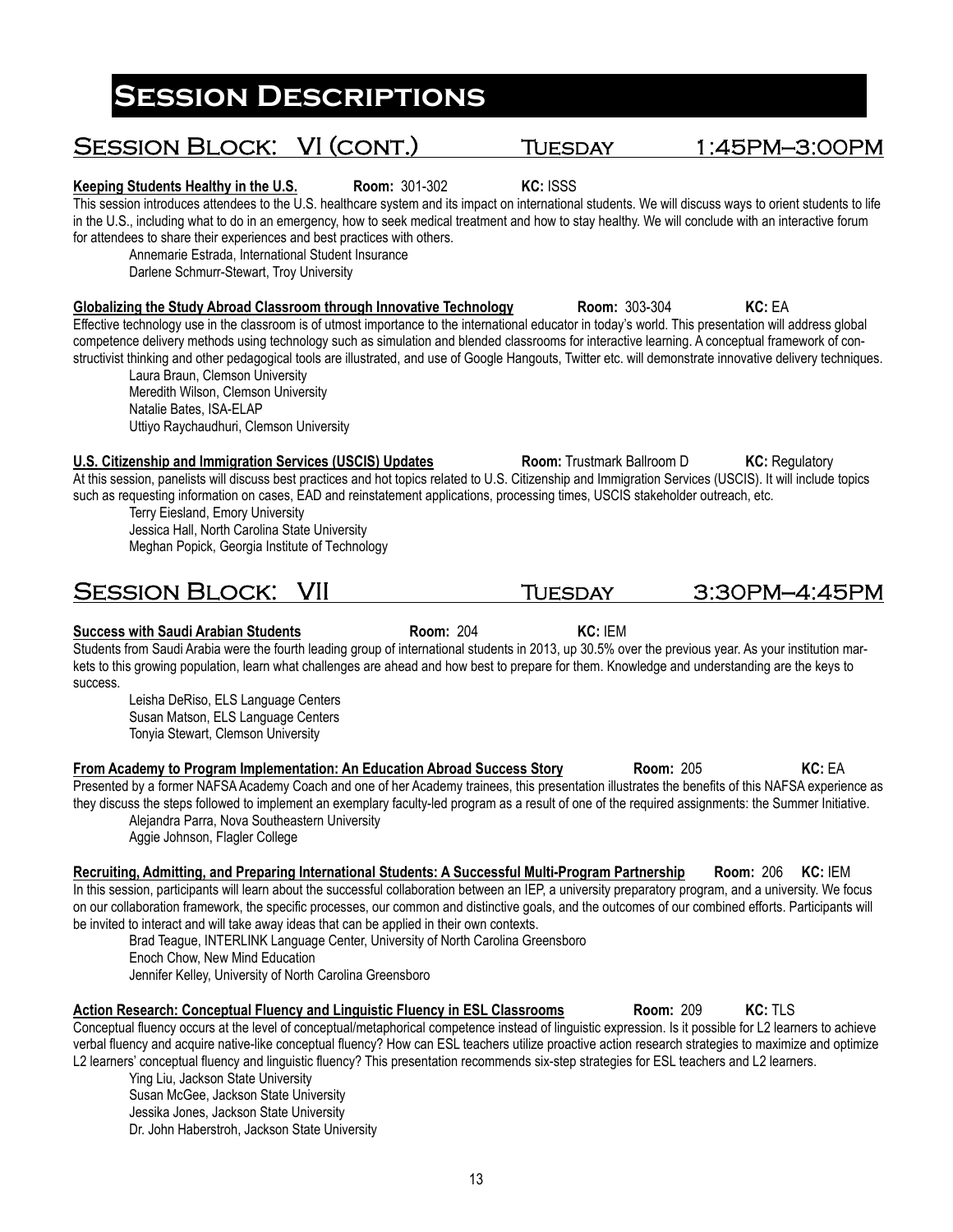## Session Block: VII (cont.) Tuesday 3:30PM—4:45PM

**Be More than Just the Fly on the Wall at Your Next NAFSA National Conference Room:** 210 **KC:** Pan-NAFSA For various reasons, not all staff in your office can attend each NAFSA Annual Conference. Attend this session to learn how your institution can still facilitate professional development for those who cannot attend and prepare NAFSA attendees to facilitate learning outcomes – both personal and institutional.

Kike Ehigiator, Georgia State University Homma Rafi, Georgia State University Stephen Murray, Georgia State University Drew Webster, Georgia State University Danielle Borrero, Georgia State University

#### **DHS, DOL, CFR, Oh My! Developing Policy for Volunteer Positions Room:** 301-302 **KC:** ISSS This workshop discusses the eligibilities of F students and their dependents regarding volunteering options. Presenters will share strategies and resources for developing university policy to provide students and their dependents with guidelines for volunteering.

Tran Nguyen, The University of Georgia Dilhara Barber, The University of Georgia Emily Dolezal, Georgia Institute of Technology

### **Tools of Engagement Room:** 303-304 **KC:** EA

The goal of education abroad is to provide experiences for students to connect to the world around them. How do we ensure students use technology to enhance and not distract from the local environment? Research will be presented detailing how students use technology abroad and guidance on how to thoughtfully include technology in program design to connect and engage learners.

Elizabeth Mills, The University of Tampa

Arthur Hollist, The University of Tampa

#### **Know Before You Go: Travel Smartly, Travel Safely <b>Room:** Trustmark Ballroom D **KC: Regulatory** Room: **RGI**

The U.S. Department of State has no higher priority than the safety and security of U.S. citizens abroad, especially student travelers. Learn what resources the State Department offers to help students' travel plans go right—and what help is available when things don't.

Soraya Campbell, Duke University

Elizabeth Neil, U.S. Department of State, Country Officer, American Citizens Services

### Session Block: VIII Wednesday 9:15AM—10:30AM

#### **No Roll of the Dice: A Guide to Financial Documents and Immigration Processing Room: 204 <b>KC:** IEM

Join an interactive discussion on "how" to protocol from both the English Language Institute and university International Services Office perspectives' in reviewing international students' financial documents. Topics include working with other related university offices and best practices for transition from ESL Centers to the school's main campus. Other topics include acceptable documentation for dependent funding, sponsored students, and self-funded students.

Mary-Ellen Smith, INTO University of South Florida Caroline M Hearnsberger, Mississippi State University Monja Mihajlovic, University of South Florida Matrell Everett, INTO University of South Florida

**I Just Don't Want To Offend Anyone: Advising Students for Study Abroad When You Don't Share the Same Background or Identity Room:** 205 **KC:** EA

Study Abroad Advising can be a challenge, especially when you don't share the same experience or identity as the students with whom you work. This session will explore the topic through case studies and tailored research. We will also facilitate discussion offering resources for future advising.

Cara Appleton, University of North Carolina Chapel Hill William Burress, Elon University Gretchen Cook-Anderson, IES Abroad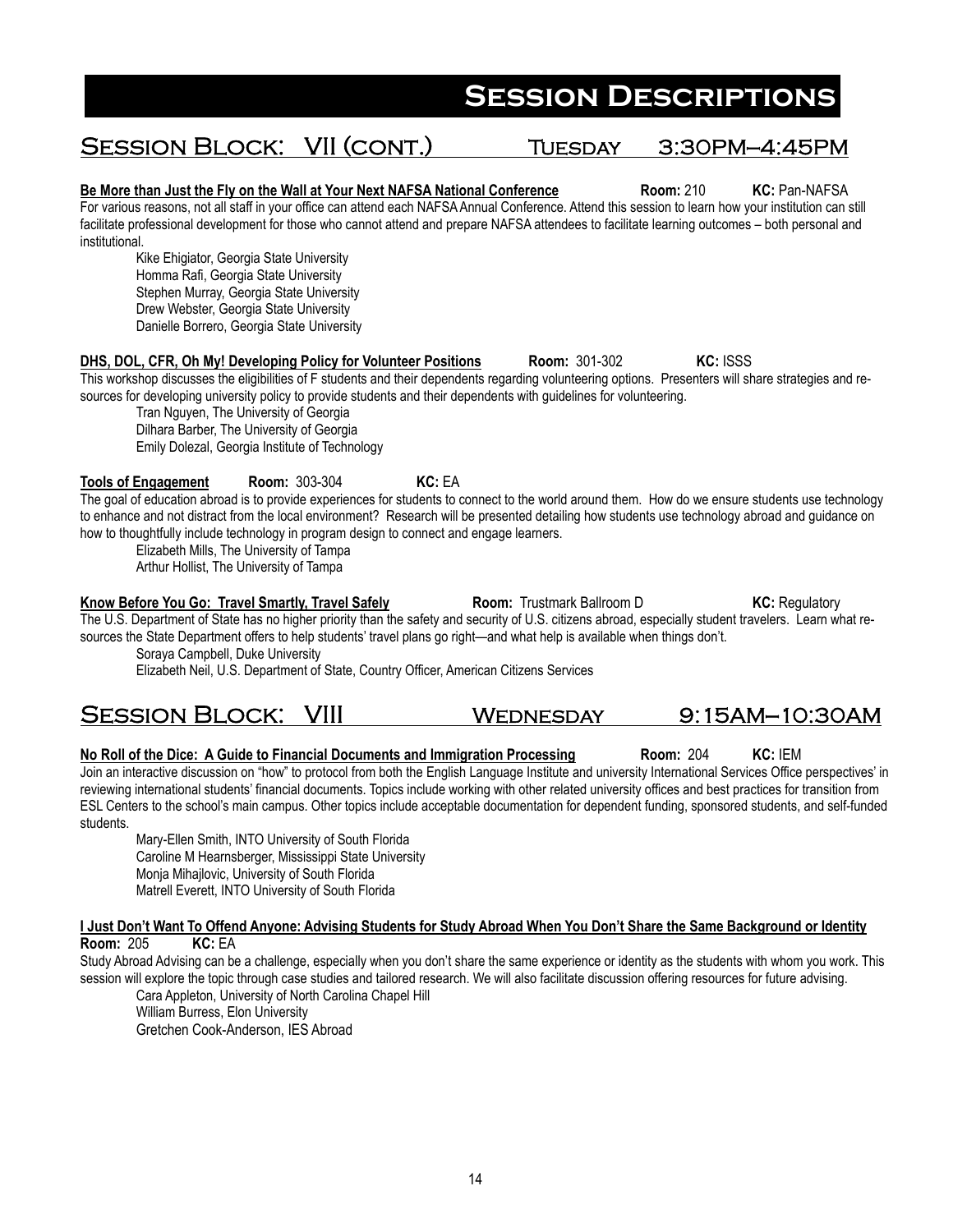#### **Brazilian Secondary Level Education Credentials Room:** 206 **KC:** IEM

This session will provide participants with hands-on experience in reviewing, understanding, and evaluating secondary level academic and technical/ vocational credentials from Brazil. The session will also contribute to a better understanding and a fair recognition of the topic proposed since it will greatly impact the fair outcome of the evaluations of credentials submitted by prospective students, scholar, and employees.

Lou Nunes, Academic Evaluation Services, Inc.

Cristiane Carvalho Keetch, Academic Evaluation Services, Inc.

**HBCU-Minority Serving Institutions Roundtable Discussion Room:** 207-208 **KC:** HBCU/MSI Join us for a discussion on building stronger collaborations among international offices at HBCUs and MSIs. What are the most pressing issues at our institutions? How would you like to see NAFSA support you? This session will be an opportunity to network and share your insights on how we can support each other in our efforts to internationalize our institutions. Ideas for future session proposals at regional and national NAFSA conferences will also be discussed.

Kwame Zulu Shabazz, Jackson State University

### **The "Glocal" Imperative: Adaptive Education for Emergent Contexts Room:** 209 **KC:** TLS

As the pace of change accelerates, schools face greater pressure to adapt and prepare students for their futures. Rejecting the false dichotomy of choosing local or global programs, this presentation suggests developing complementary programs oriented around a continuum of nested communities - local, state, national, and global - and provides practical examples of one Mississippi school's "glocal" approach.

Chris Harth, St. Andrew's Episcopal School Leanna Range Owens, St. Andrew's Episcopal School

### **Technology Hacks for the Busy Office Room:** 210 **KC:** Pan-NAFSA

The techsperts are opening their bag of tricks for those seeking efficiency in accessible office technology. Need an email template for that same ol' email? Want free project management software? Mystified by social media? Participants will come away with practical tips for immediate use, information on free software, and how-to's with social media. Don't let technology slow you down!

Erin Hillis, Rhodes College Elizabeth Mills, The University of Tampa Sarah Dixon, CET Academic Programs Melissa Vivian, Global Experiences, Inc.

### **The Generation Study Abroad Challenge Room:** 303-304 **KC:** EA

This roundtable discussion will introduce IIE's initiative, Generation Study Abroad, and the Gilman International Scholarship Program. We will lead a discussion on what can be done to make study abroad more accessible for future generations. A Generation Study Abroad commitment partner from Western Carolina University will speak about what they are doing on campus to diversify study abroad through their own commitment.

Claire Thornton, Institute of International Education Lowell Davis, Western Carolina University

#### **U.S. Department of State, Bureau of Consular Affairs and U.S. Dept. of Homeland Security, Customs and Border Protection (CBP) Room:** Trustmark Ballroom D **KC: Regulatory**

This session provides guidance on travel related issues including visa acquisition, admissibility at the port of entry and the new electronic I-94. Marisa Atencio, Georgia Institute of Technology

April Hayne, Consular Officer, Post Liaison Division, Visa Office, Bureau of Consular Affairs

Jeni Best, Supervisory CBP Officer, Admissibility and Passenger Programs, U.S. Customs and Border Protection

Session Block: IX Wednesday 10:45AM—12:00PM

**"I knew that!" - Creating an Informed Student Prior to Arrival in the U.S. Room: 204 KC: ISSS** 

This session will examine strategies, techniques, and practices that ISSS offices can use to help create well-informed international students prior to their arrival in the U.S.

Leigh Eleazer, University of South Carolina Sylvain Chabra, University of South Carolina

### Session Block: VIII (cont.) Wednesday 9:15AM—10:30AM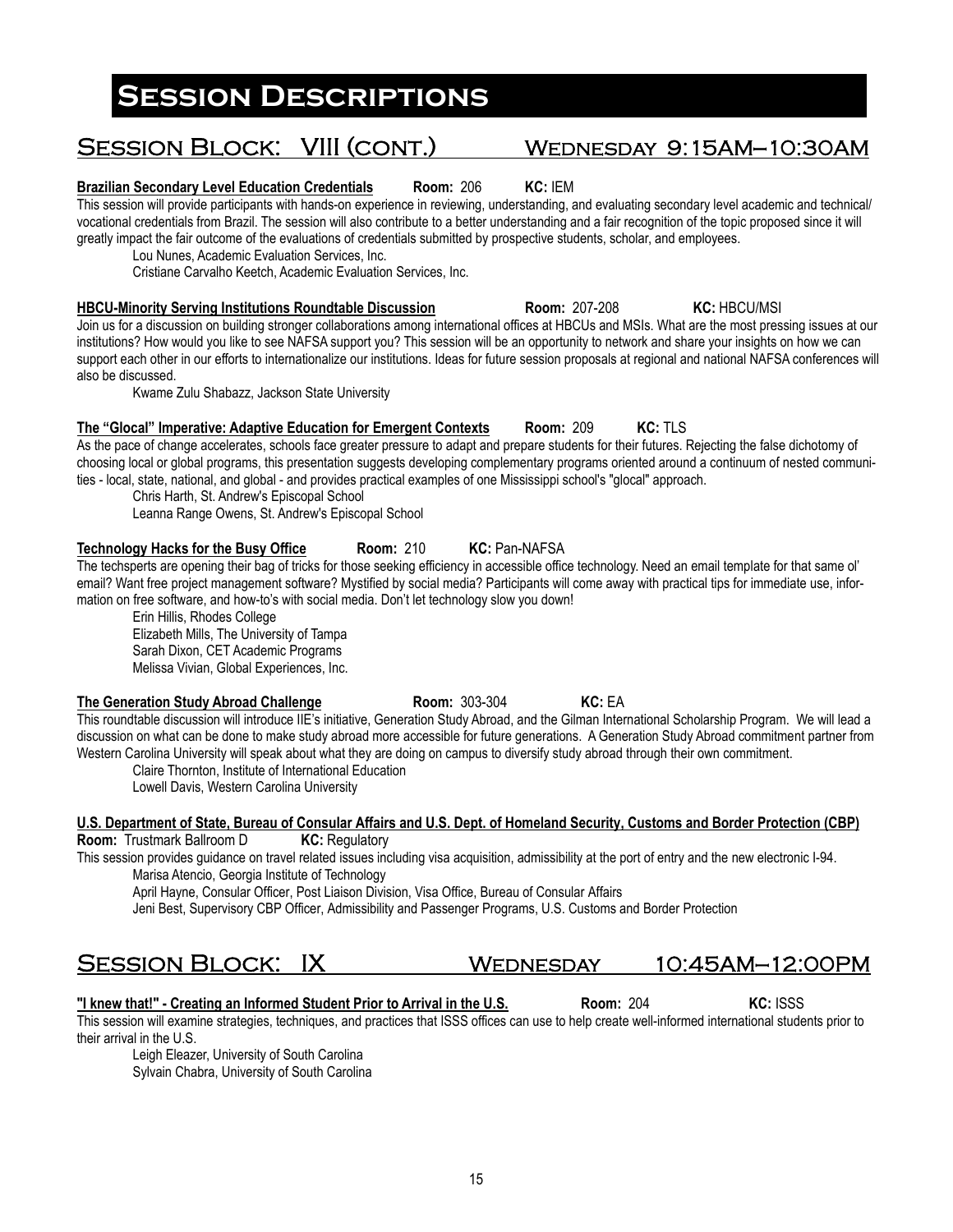## SESSION BLOCK: IX (CONT.) WEDNESDAY 10:45AM-12:00PM

**Best Practices in Student Services for Sponsored Students and Private Students <b>Room:** 205 **KC: ISSS** This session will discuss the practices our school employs for pre-arrival, initial, and on-going orientation and assistance for our international

students. It includes personal, academic, and cultural orientation. We have many years of experience that we would like to share with you.

Kathy Bledsoe, English Programs for Internationals, University of South Carolina

Julie Medlin, English Programs for Internationals, University of South Carolina

Julia Ferillo, English Programs for Internationals, University of South Carolina

#### **Benefits of Using Automated Scoring for Placement Testing Room:** 206 **KC:** IEM

In this workshop, the benefits of automated scoring, found in the Versant English Placement Test, will be showcased. The Versant English Placement Test provides immediate results which can then be used for course placement saving time and resources.

Teresa Ambrose, Pearson

#### **Traversing the AT: The Right Academic Training Path for Your Institution <b>Room: 209 KC: ISSS**

When should the AT "clock" begin? How do I tell if an internship fits within the scope of a major? Academic Training regulations are vague enough to cause confusion in any office. This session (part panel discussion, part roundtable) will explore different interpretations of the Academic Training regulations and what they mean for building/modifying your institution's AT policy.

Charlie Hammons, Georgia Institute of Technology Charter Morris, The University of Alabama Meghan Lane, University of South Florida

#### **This Should Not Take Up All of My Time & Money: Strategies for Minimizing Requests for Evidence & Reducing Immigration Costs Room:** 301-302 **KC:** ISSS

Analysis of the increasingly hostile immigration environment surrounding immigrant and non-immigrant visas, requests for evidence, case denials specific to colleges and universities, and the resulting expenditures of time and money. Discussion of strategies for increasing case success rates and decreasing investments of time and money.

Jennifer Roeper, Shumaker Loop & Kendrick, LLP

Stacye Fraser-Thompson, University of Alabama at Birmingham

#### **Connecting with Faculty: Beyond Faculty-Led Programs Room: 303-304 KC: EA**

As the main point of contact for many students, faculty can be key in making study abroad a reality for students. This session will present ideas for increasing meaningful collaboration with faculty beyond leading programs, such as supporting their own overseas endeavors, collaborating on curriculum integration efforts, and more, to create stronger partnerships between faculty and the study abroad office.

Rachel Hardison, University of South Carolina

Emily Mickewicz, CISabroad Laura Braun, Clemson University

**Education Abroad Hot Topics: EA-KC and Visa Updates <b>Room:** Trustmark Ballroom D **KC: Regulatory** This session will focus on the latest news and updates in Education Abroad and will provide updated information for student visas to France, Italy, Spain, the UK, and the World-at-Large. The audience will be able to participate in a general discussion surrounding these 'hot topics' in addition to interacting with the panel and audience members regarding other items of interest within the field of Education Abroad.

Soraya Campbell, Duke University Sarah Egerer, Berry College